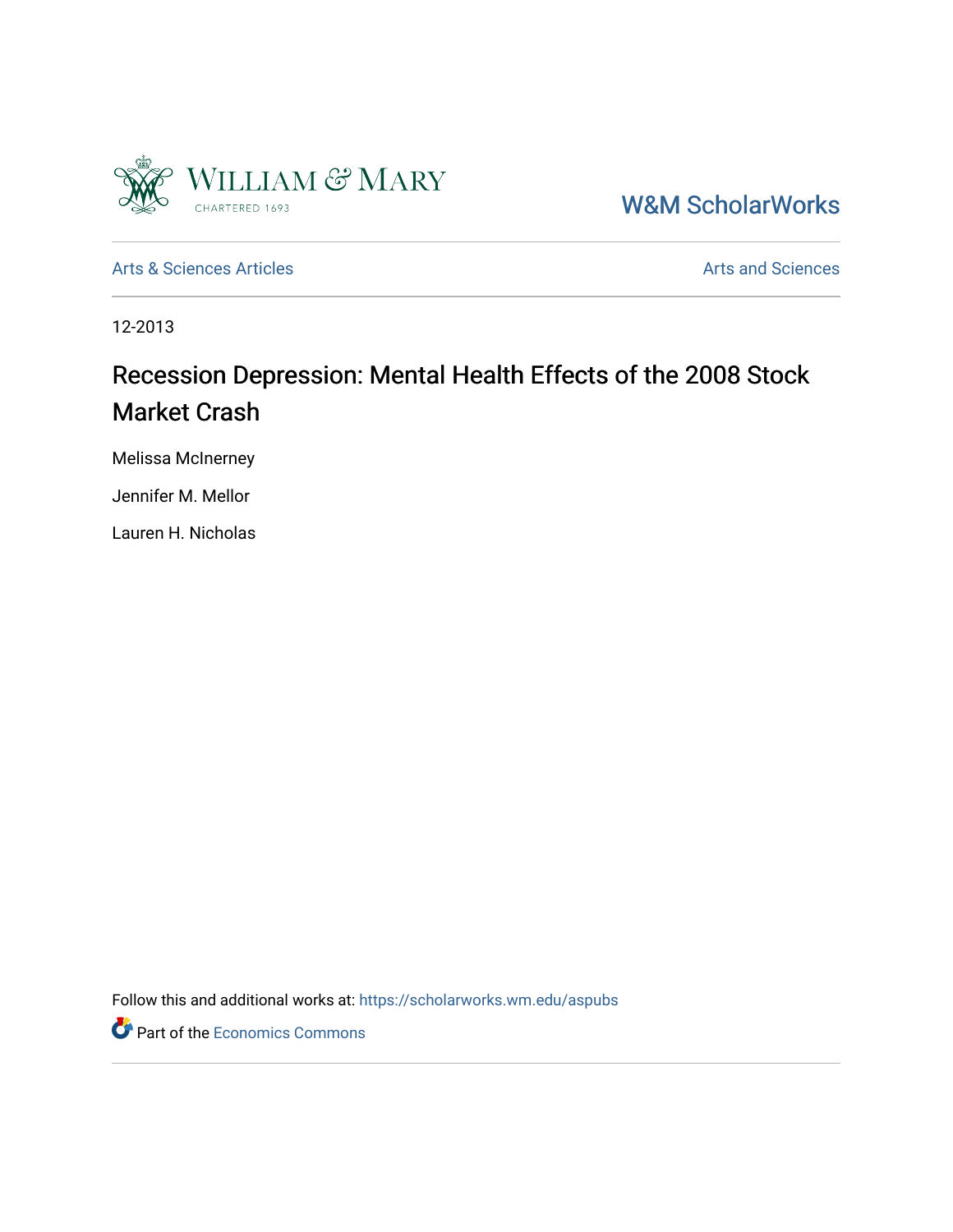

## NIH Public Access

**Author Manuscript**

*J Health Econ*. Author manuscript; available in PMC 2014 December 01.

#### Published in final edited form as:

*J Health Econ*. 2013 December ; 32(6): . doi:10.1016/j.jhealeco.2013.09.002.

#### **Recession Depression: Mental Health Effects of the 2008 Stock Market Crash\***

#### **Melissa McInerney**a, **Jennifer M. Mellor**a, and **Lauren Hersch Nicholas**<sup>b</sup>

Melissa McInerney: mpmcinerney@wm.edu; Jennifer M. Mellor: jmmell@wm.edu; Lauren Hersch Nicholas: lnichola@jhsph.edu

<sup>a</sup>The College of William & Mary, Department of Economics, P.O. Box 8795, Williamsburg, VA 23187-8795, USA

bJohns Hopkins Bloomberg School of Public Health, Department of Health Policy & Management, 624 North Broadway, Baltimore, MD 21205

#### **Abstract**

Do sudden, large wealth losses affect mental health? We use exogenous variation in the interview dates of the 2008 Health and Retirement Study to assess the impact of large wealth losses on mental health among older U.S. adults. We compare cross-wave changes in wealth and mental health for respondents interviewed before and after the October 2008 stock market crash. We find that the crash reduced wealth and increased feelings of depression and use of antidepressant drugs, and that these effects were largest among respondents with high levels of stock holdings prior to the crash. These results suggest that sudden wealth losses cause immediate declines in *subjective* measures of mental health. However, we find no evidence that wealth losses lead to increases in *clinically-validated* measures of depressive symptoms or indicators of depression.

#### **Keywords**

Mental health; depression; health status; wealth; income

#### **1. Introduction**

Do sudden, large wealth losses affect mental health? Despite a large literature on the relationship between socioeconomic status and health, the answer to this question is not known. Most prior studies that use exogenous shocks to identify the causal effects of income on health exploit natural experiments that increase income or lead to wealth accumulations; of these, only a few examine mental health outcomes. These studies show that income increases associated with lottery winnings lead to mental health improvements (e.g., Apouey

© 2013 Elsevier B.V. All rights reserved.

<sup>\*</sup>The authors gratefully acknowledge financial support from the Russell Sage Foundation's 2011 Special Initiative on the Social and Economic Effects of the Great Recession and the National Institute on Aging (K01AG041763, Nicholas). We appreciate helpful comments on earlier drafts of this manuscript from the editor and two anonymous reviewers and from participants at the 2012 meetings of the Michigan Retirement Research Consortium, the Population Association of America, the American Society for Health Economists, the 2013 ICMPE workshop on Mental Health Policy, Economics and Health Care Reforms, and the CESIfo & University of Munich & MEA Conference on Empirical Health Economics, in particular, Melissa Favreault, Brooke McFall, and Nathan Tefft. Joel Segel and Elizabeth Vestal provided excellent research assistance. This study was completed while Nicholas was at the Institute for Social Research, University of Michigan.

**Publisher's Disclaimer:** This is a PDF file of an unedited manuscript that has been accepted for publication. As a service to our customers we are providing this early version of the manuscript. The manuscript will undergo copyediting, typesetting, and review of the resulting proof before it is published in its final citable form. Please note that during the production process errors may be discovered which could affect the content, and all legal disclaimers that apply to the journal pertain.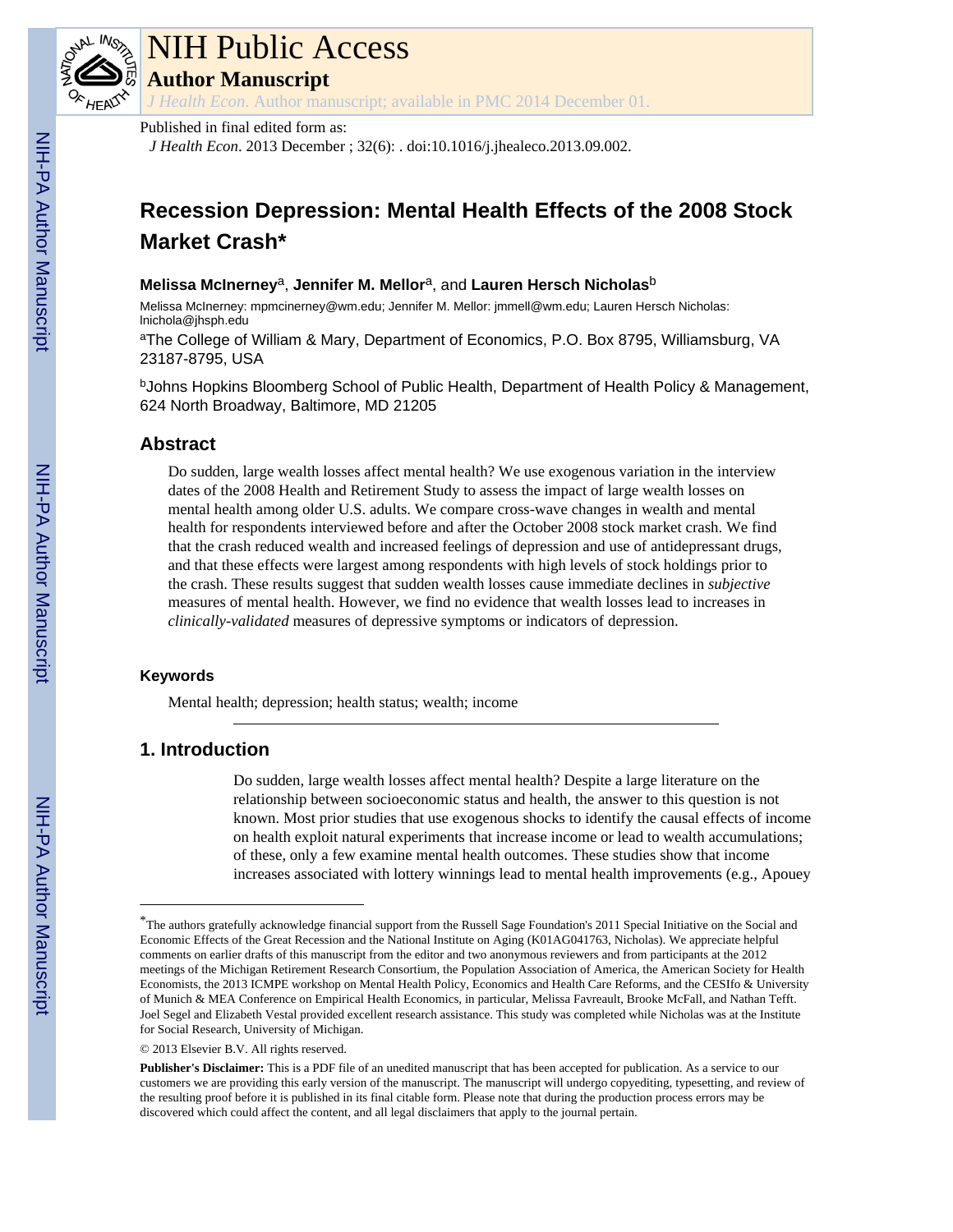and Clark, 2010), while receiving a bequest has no significant effect on mental health (e.g., Kim and Ruhm, 2010). However, the mental health effects of losing money have not been examined, despite the fact that a number of life events such as divorce, widowhood, and expensive medical episodes can trigger significant declines in material well-being. This may be because these events typically confound the wealth effects they engender.

Research on the consequences of wealth loss is especially important if the effect of wealth is asymmetric. Results from economics and psychology experiments provide ample evidence that individuals respond differently to losses than gains. Subjects in experiments often place a higher value on a good that they own compared to an identical good that they do not own (the endowment effect). One explanation for this effect is loss aversion, which explains that the disutility of losing a good is greater than the utility of obtaining it (e.g., Kahneman and Tversky, 1984). Further, the effects of large wealth losses may be more disruptive than generalizations of the effects of small gains or losses may suggest. It could take years of favorable stock market returns to recapture wealth losses, whereas small losses can be offset by an increase in work hours or a short-term change in consumption patterns. If the psychological or economic consequences of losses differ in these ways, then prior studies that focus on the effects of sudden gains in socioeconomic status may offer little guidance on the effects of losses on mental health.

In this study, we identify the effect of large wealth losses on mental health by focusing on the immediate and largely unexpected declines in the net worth of U.S. households brought on by the stock market crash that occurred in the fall of 2008. In the 8-day trading period that began on October 1, 2008, the closing value of the Dow Jones Industrial Average (DJIA) fell by nearly 2,400 points or roughly 22%. After a small uptick, the DJIA fell throughout the month; by the end of October, the index had reached its lowest level since 2003. By December 2008, retirement accounts had lost almost one-third of their value on average, and total losses were estimated at \$2.8 trillion (Soto, 2008). Our identification strategy uses variation in the timing of interview dates for the 2008 wave of the Health and Retirement Study (HRS). Specifically, we examine respondent-specific changes in wealth and mental health between the 2006 and 2008 waves of the HRS, comparing changes for respondents whose 2008 interview took place before October of that year with the changes experienced by those interviewed after the October 2008 stock market crash. We allow the effects of the crash to vary by respondent's exposure, which we measure in pre-crash wealth in stocks and individual retirement accounts.

Respondents interviewed post-crash lost significantly more non-housing wealth between the two survey waves than respondents interviewed before the crash. Results from several falsification and placebo tests suggest that our post-crash indicator identifies the effects of the stock market crash separately from the effects of changes in the housing market or the unobservable traits of respondents interviewed later in the year.

We find mixed evidence of an effect of the crash on mental health. Subjective measures of mental health, such as "feeling depressed" and self-rated health, worsened among respondents interviewed post-crash compared to those interviewed prior to October 2008. These effects were concentrated among those respondents who lost more wealth in the crash (i.e., the wealthier half of stockholders). Although the crash had no effect on clinicallyvalidated measures of depression, respondents who lost more wealth in the crash also showed large increases in antidepressant use.

#### **2. Previous Literature**

A key distinction between our work and prior studies in this literature is that we examine an exogenous event that reduced wealth.<sup>1</sup> Most prior studies identify effects of wealth or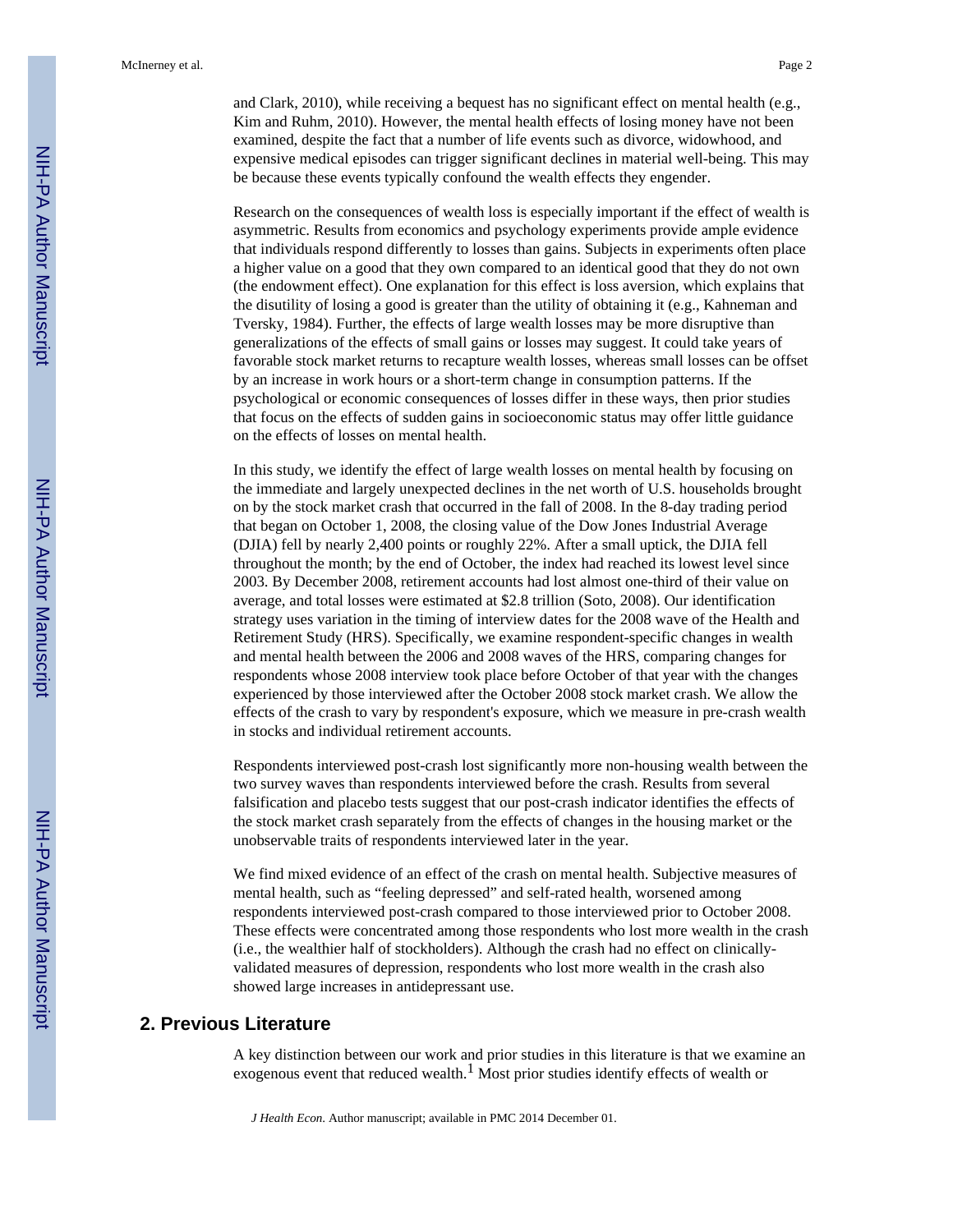income through exogenous increases. These increases may result from either new public programs (Case, 2004; Frijters et al., 2005; Chung and Kim, 2011; Robert, 2011), lottery winnings (Lindahl, 2005; Gardner and Oswald, 2007; Apouey and Clark, 2010), or inheritances (Meer et al., 2003; Kim and Ruhm, 2012). Findings from these studies suggest that income from new public programs improves health status or health or life satisfaction and that winning the lottery improves mental health. In contrast, receiving a bequest appears to have no effect on various measures of health status, including ADL and IADL limitations, self-reported health, and depression (Meer et al., 2003; Kim and Ruhm, 2012), and wealth increases driven by stock market gains are not associated with improvements in physical health (Smith,  $2004$ ).<sup>2</sup>

Two prior studies examine the health effects of decreases in income. Snyder and Evans (2006) look at the effects of a legislative change affecting U.S. Social Security payments, and find that persons receiving lower incomes as a result had significantly *lower* mortality rates. Since reductions in Social Security, benefits may have increased employment incentives, these results may reflect the social benefits of remaining in the labor force. Sullivan and van Wachter (2009) find that job displacement led to large increases in shortterm mortality risk as well as smaller increases in long-term mortality risk. Their results imply that income losses reduce longevity since short-term earnings losses were greater than long-term earnings losses and since workers with larger earnings reductions experienced larger increases in mortality. However, neither of these studies examines mental health effects, nor can they isolate the effects of income changes versus changes in labor force attachment.

Our work differs from prior studies of income decreases in several ways. Most notably, we examine whether wealth losses have immediate effects on mental health, as opposed to longterm or even one-year effects on mortality. A focus on mental health is supported by psychology research linking wealth reductions to increased stress levels and linking increased stress with depression and other mental illnesses (see, e.g., Rabkin and Struening, 1976; Schneiderman, Ironson, and Siegel, 2005). These types 0of effects can be observed in relatively short periods of time; for example, depressive symptoms can emerge in as little as two weeks and major life events such as assault, job loss, and financial or housing problems can have mental health effects within one month (Dohrenwend, 1973; Kendler et al., 1999).<sup>3</sup> Although other health consequences of the crash might emerge over a longer horizon, for example, by the 2010 interview, we lack the ability to identify crash effects that far out since the crash impacts every individual in the HRS by 2010. There is also less ambiguity about the channels or mechanisms linking wealth to health compared to studies that focus on longrun risk of mortality.

A downside to our approach is the short-term relationship between wealth and health may be different from the long-term relationship. For example, looking at income increases, Evans and Moore (2011) and (2012) find that having more income causes consumption and activity levels to increase, and thereby leads to increased mortality in the short-term. Our study is unable to examine whether the effects we observe are transient or permanent, although our findings could help to elucidate some of the pathways leading to the long-term outcomes observed in other studies of income loss.

<sup>&</sup>lt;sup>1</sup>In this section we focus on studies linking individual or household income or wealth to health status. A separate literature has examined the health consequences of macroeconomic conditions (e.g., Ruhm, 2000).<br><sup>2</sup>There is some evidence that increases in income can worsen health behaviors. Kim and Ruhm (2012) report that receiving a bequest

increased recreational drinking; similarly, Apouey and Clark (2010) report increased drinking and smoking by lottery winners.<br><sup>3</sup>Stress may subsequently worsen physical health as elevated stress hormones take their toll on systems, but these effects may not be immediate (see, e.g., McEwen 1998; Schneiderman, Ironson, and Siegel, 2005).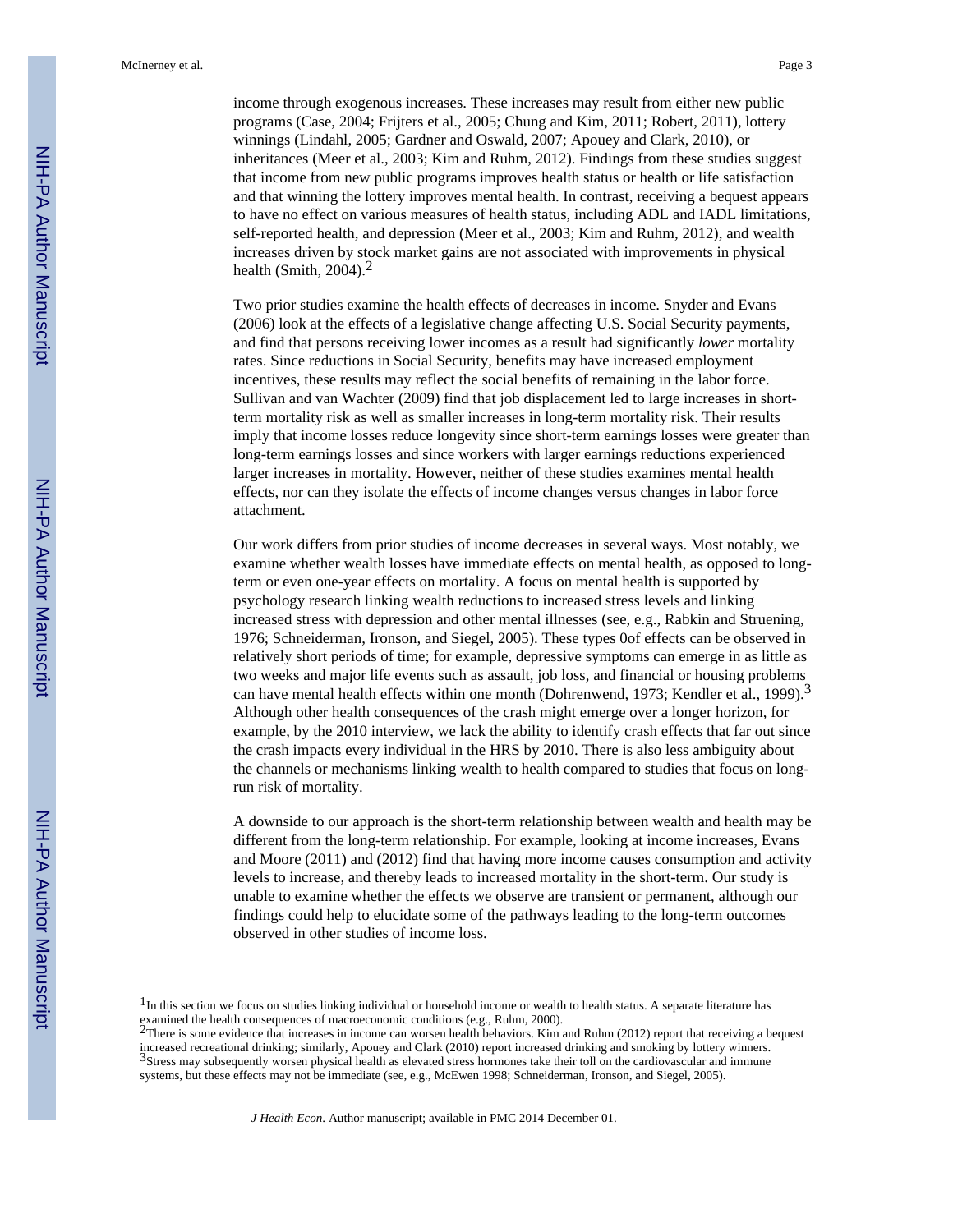We also examine wealth fluctuations with the potential to affect a larger population of individuals compared to events like winning the lottery or receiving an inheritance. The 2008 stock market crash was unanticipated and affected asset levels for all stockholders. Because the effects of the crash were both large and sudden, our strategy differs from Smith (2004) who used stock market changes in the 1990s to identify effects on physical health. Smith found little evidence that exogenous wealth increases were timed with health improvements. As noted above, it is possible that the effects of wealth losses differ from those of wealth gains; if this is the case, our study of the events of the 2008 stock market crash may be especially informative.4

Our study also contributes to a growing literature assessing the mental health consequences of recent economic events. Currie and Tekin (2011) find that hospitalizations for psychiatric conditions increased in regions especially hard-hit by the foreclosure crisis. Other recent papers find that increases in the unemployment rate are associated with increased use of antidepressants and anti-anxiety medications (Bradford and Lastrapes, 2013) and an uptick in online, searches about depression and anxiety (Tefft, 2011).<sup>5</sup>

#### **3. Methodological Approach**

#### **3.1. Identification Strategy**

Our study employs data from several waves of the HRS, a nationally representative longitudinal survey of more than 22,000 Americans over the age of 50. Respondents are interviewed every two years and answer a wide array of questions pertaining to their household wealth, income, mental health status and behaviors, among other topics. We use HRS data from the Institute for Survey Research at the University of Michigan combined with the RAND HRS Data, version K, which include key detailed wealth measures.

We use variation in respondents' 2008 interview dates to identify the effect of the stock market crash on wealth and mental health. Figure 1 illustrates the daily closing values of the DJIA during the fielding of the 2008 wave of the HRS. While all of the HRS 2008 interviews took place during an economic recession, respondents interviewed on or after October 1 (roughly 8% of the sample in that wave) reported information about their wealth and mental health in a very different financial climate than those interviewed in the weeks and months before. Our identifying assumption is that the October 2008 stock market crash acted as an exogenous shock to the wealth of a large fraction of Americans, especially those with individual retirement accounts (IRAs) and other holdings in equity markets. Hudomiet et al. (2011) use this same strategy to study the effect of the crash on households' expectations about market returns; they also show that the 2008 interview date was not significantly associated with HRS respondents' prior stock market expectations.<sup>6</sup>

Our estimation strategy uses first-difference models of wealth and mental health to test for the effects of the crash. By examining changes between 2006 and 2008, rather than simply comparing those interviewed before and after the crash, we difference out time-invariant characteristics of respondents that might be related to both date of interview and mental health outcomes. This is a key strength of our approach, since it addresses concerns that the

<sup>4</sup>Deaton (2012) examines changes in self-reported well-being in the U.S. population from 2008 to 2011, a period that includes the 2008 stock market crash. Using daily polling data from the Gallup Organization, he finds a sharp decline in well-being around the fall of 2008 and a close association between well-being and the S&P 500 index between 2008 and 2010. However, the Gallup data do not include measures of wealth, so questions about the effects of the crash on wealth and how the effects on well-being vary by stock market exposure cannot be examined.<br><sup>5</sup>Kuhn et al. (2009) find increased antidepressant and mental health care utilization among Austrian workers who lose jobs due to

plant closure.<br><sup>6</sup>Specifically, the authors show that the coefficients on 2008 interview date dummies are not statistically significant in placebo

regression models of the level of and heterogeneity in respondents' stock market expectations in 2004 and 2006.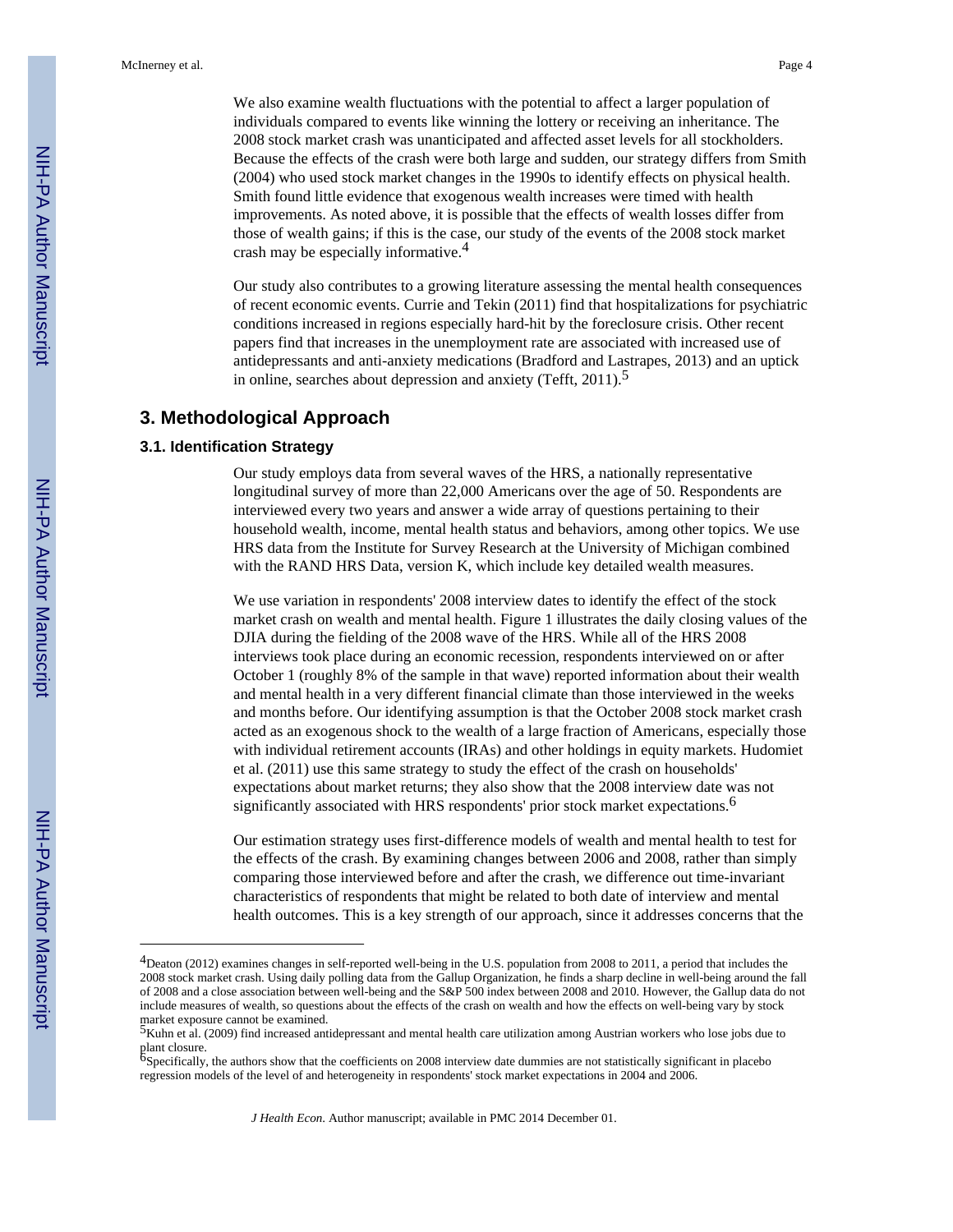respondents interviewed in the months near the end of the wave (and after the crash) are different from those interviewed earlier in some unobservable ways. In a related study, Ásgeirsdóttir et al. (2012) employ individual fixed effects models to examine the effect of Iceland's financial crisis on health behaviors; the financial crisis is measured by an indicator for 2009. Unlike their study, our identification approach employs both a treatment group (respondents interviewed post October 1, 2008) and a comparison group (those interviewed earlier) to test the effects of the crash, and we allow the treatment intensity to vary by respondent's exposure to the crash. We describe these features in more detail below.<sup>1</sup>

We first use data on respondents in both 2006 and 2008 to estimate Equation (1) below:

$$
\Delta W_i = \beta_0 + \beta_1 \, POST_i + \lambda \, \Delta X_i + \Delta \, \varepsilon_i, \quad (1)
$$

Here Δ*W<sup>i</sup>* is the change in wealth between the 2006 and 2008 waves of the HRS. By including the intercept term,  $\beta_0$ , in the model, we effectively control for the common effect of being interviewed in 2008 on the wealth of all HRS, respondents in the sample.<sup>8</sup> Thus, the key explanatory variable is *POST*, a dummy variable equal to 1 if the 2008 survey interview took place during or after October of that year (i.e., post-crash) and 0 otherwise. The estimated coefficient on *POST* represents the effect of being interviewed after the crash controlling for being interviewed in 2008. Observable differences in respondents that vary over time and may contribute to differences in wealth (such as changes in household income, employment, etc.) are represented by  $X$ .

We then allow the crash to have heterogeneous effects on wealth; in particular we examine whether respondents who had more "exposure" to the crash suffered greater wealth losses. We first estimate Equation (2) below:

$$
\Delta W_i = \alpha_0 + \alpha_1 POST^* STOCK_i + \alpha_2 POST^* NOSTOCK_i + \lambda \Delta X_i + \Delta \varepsilon_i
$$
 (2)

Here, *STOCK* equals one if the respondent held any non-zero amount of wealth in stocks or IRAs, and zero otherwise; *NOSTOCK* equals one if the respondent held *no* wealth in stocks or IRAs, and zero otherwise. These variables measure exposure to the stock market crash; we anticipate that the crash will impact respondents who own stocks and IRAs and have less of an effect on those with no stock or IRA wealth. $9$  We define the respondent's exposure using stock and IRA wealth in 2006 (prior to the crash); this addresses the concern that portfolio allocations in 2008 reflect assets chosen because of crash-induced mental health conditions (Bogan and Fertig, 2012). Estimates of  $a_1$  that are negative and larger (i.e., more negative) than the estimates of  $\alpha_2$  would support our hypothesis.

As a second test for heterogeneous effects, we estimate Equation (3) below:

<sup>7</sup>We choose to pool all respondents interviewed before and after the October 1, 2008 cutoff instead of using a regression discontinuity approach for several reasons. First, the sample size is too small to support such an approach. Second, as we show later, not all respondents interviewed after the crash are stockholders. This would imply that a fuzzy RD approach would be more appropriate; however, the fluctuations in the DJIA shown in Figure 1 indicate that wealth loss is unlikely to be a smooth function of days from the

crash. Finally, the size of the response may be proportional to the size of the loss.<br><sup>8</sup>We note that in a two-period setting, the intercept in a first-differences equation captures the change from period 1 to period 2 (se 463 in Wooldridge (2006)).<br><sup>9</sup>This exposure measure does not capture all of the ways a respondent's wealth could be affected by stock market events. Some

respondents who have employer pensions or own mutual funds may also be exposed to the crash, and some of these respondents could have no direct holdings of stock or IRAs. However, the HRS data do not permit us to measure whether the respondent's pension or mutual fund consists of stocks or the percentage of the respondent's IRAs holdings that are held in stock, at least in our sample (Gustman et al. (2011) do so for a much smaller sample of HRS respondents). Exposure to the crash might also depend on the attributes of the respondent's pension plan, such as whether the plan is a defined contribution plan and how much of the respondent' portfolio is held in stocks.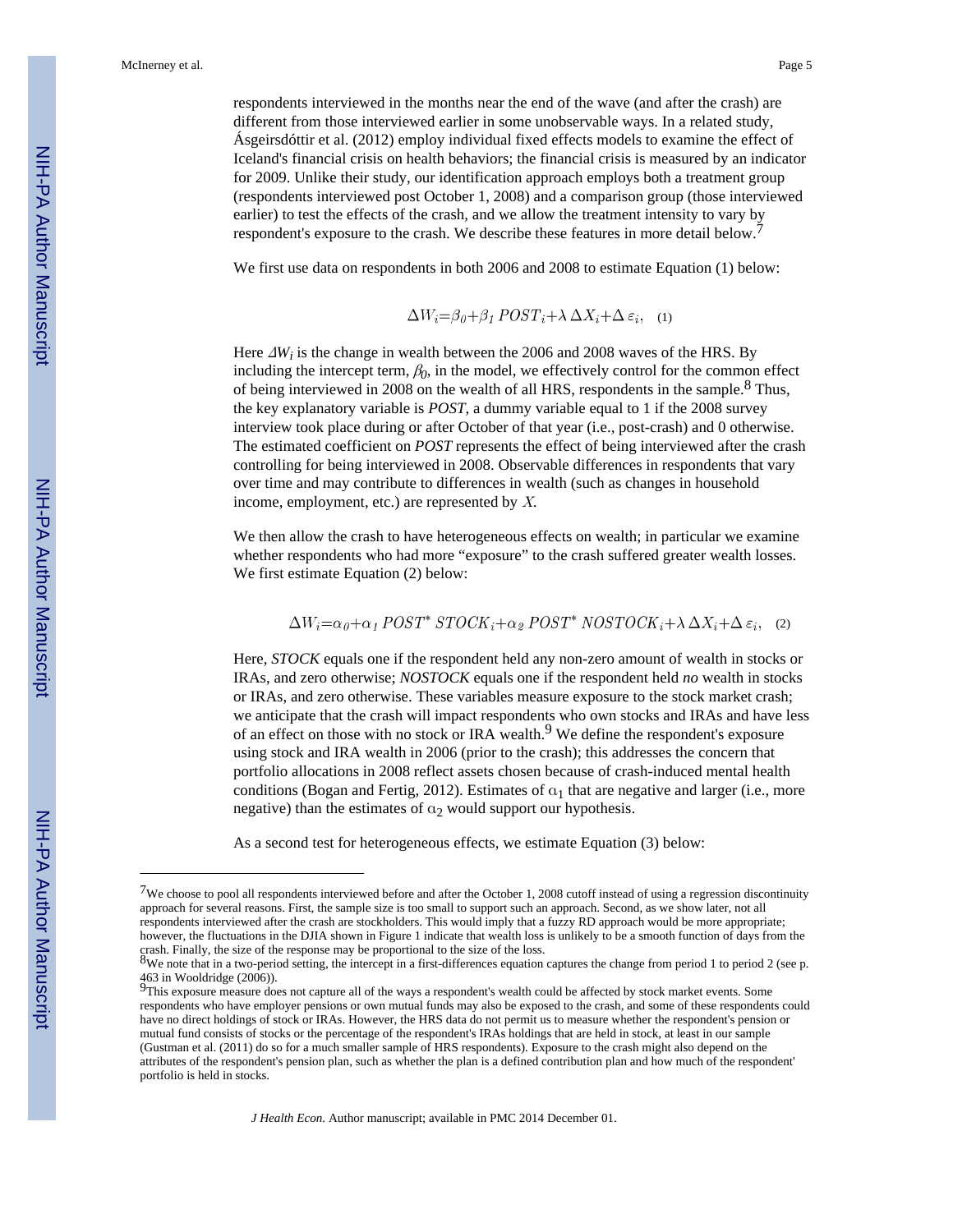Here we allow the effects of the crash to vary across three groups of respondents: those with no wealth in stocks and IRAs (*NOSTOCK*), those with some wealth in stocks and IRAs (*LOWSTOCK*), and those with more wealth in stocks and IRAs (*HISTOCK*). Specifically, *HISTOCK* equals one if the respondent had stock and IRA wealth levels at or above the median wealth of stockholders (in terms of wealth in stocks and IRAs, not their overall wealth), and zero otherwise; *LOWSTOCK* equals one if the respondent had stock and IRA wealth levels that placed them in the less wealthy half of stockholders (again, in terms of the amount of wealth in stocks and IRAs), and zero otherwise.10 Again we expect that exposure increases with the amount of wealth held in stocks/IRA; this specification allows the effects of increased exposure to be non-linear. As in equation (2), respondent exposure is based on 2006 wealth holdings. In this case, support for our hypothesis would come from negative estimates of  $\delta$ 1 that are larger (i.e., more negative) than estimates of  $\delta_2$  and  $\delta_3$ . We estimate Equations (1) through (3) for both absolute changes in wealth and proportional changes in wealth (i.e., changes in the natural log of wealth). Proportional changes may be more salient to respondents given the way stock market performance is reported and in light of diminishing marginal utility in wealth.<sup>11</sup>

To examine the effect of crash-induced wealth losses on health, we estimate Equation (4) below:

 $\Delta H_i = \delta_0 + \delta_1 \, POST^*HISTOCK_i + \delta_2 \, POST^*LOWSTOCK_i + \delta_3 \, POST^*NOSTOCK_i + \lambda \, \Delta X_i + \Delta \, \varepsilon_i$ 

where *H* represents one of several clinical and subjective measures of mental health described below. This reduced form specification also allows the effects of the crash to vary by the respondent's exposure to the crash.

#### **3.2. Data**

We estimate our regression models using two samples of HRS respondents constructed as follows. Of the combined respondents to the 2006 and 2008 waves (35,686 respondents), we include respondents with non-proxy interviews in both waves (n=30,508), designated as the financial respondent in the household in both waves  $(n=20,708)$ ,<sup>12</sup> and born no later than 1953 (n=20,040).<sup>13</sup> The resulting sample includes 10,020 unique financial respondents. We also define a second estimation sample that excludes respondents in the top 1% and the bottom 1% of 2006 non-housing wealth, leaving us with 19,642 respondents in both years, or 9,821 unique respondents.

Table 1 reports descriptive statistics for the first estimation sample by year of interview and for respondents interviewed after the 2008 crash. Our main measure of wealth is real non-

 $10$ In results described below, we also tested an alternative definition of exposure to the crash. In these alternative specifications, we estimate equation (3) but instead define *LOWSTOCK* and *HISTOCK* based on the percentage of the respondent's portfolio that is held in stock/IRA assets.<br><sup>11</sup>While a large literature also explores the health effects of relative income (income compared to one's peers, for example), we do not

pursue that approach because of the challenge of identifying the appropriate reference groups in the HRS.<br><sup>12</sup>There is one financial respondent for almost every household interviewed in the HRS. In one-respondent household

respondent is the financial respondent; in two-respondent households, the financial respondent answered household-level financial questions on behalf of the entire household. This respondent was determined based on the answer to the question: "Which member of your immediate family is most knowledgeable about your family's assets, debts and retirement planning?"<br><sup>13</sup>We exclude persons born after 1953 because the HRS was designed to be representative of individuals aged 51-61 and

cohort added to the 2008 HRS core sample of respondents was born no later than 1954. This exclusion leads us to drop spouses of age-eligible persons who, while interviewed, were not the focus of the sample design.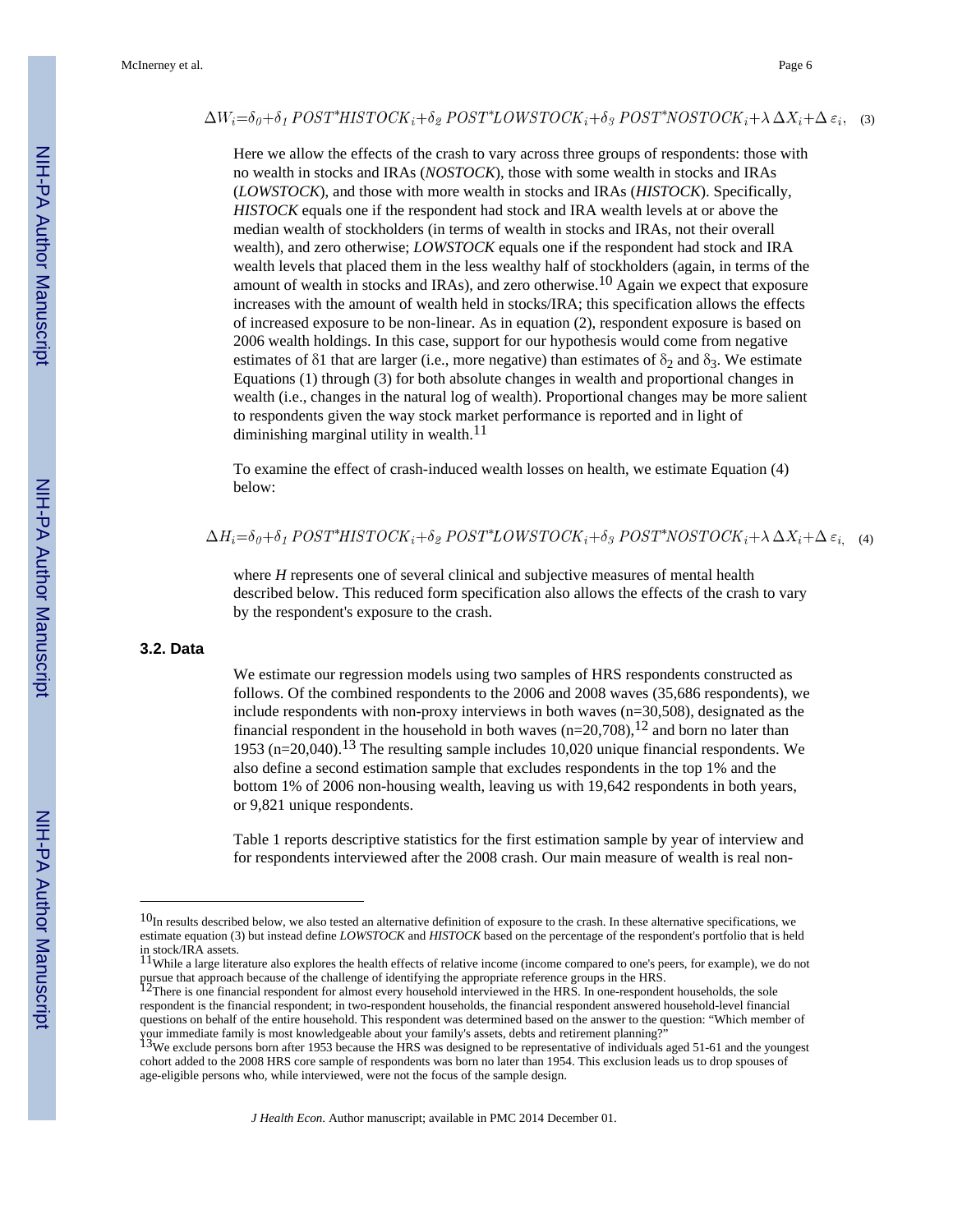housing wealth, reported in 2008 dollars. This is defined in the RAND HRS data as the total of non-housing assets less debt, where non-housing assets are the amounts of wealth held in checking and savings accounts, CDs, savings bonds and Treasury bills, bonds, total IRA accounts, stocks, mutual funds, real estate other than housing, vehicles, businesses, plus other savings and assets. On average, real non-housing wealth declined from \$344,491 in 2006 to \$292,861 in 2008. As expected, the size of this decline was more severe among the respondents whose 2008 interview took place on or after October 1 of that year. For that group of 815 respondents, non-housing wealth fell by an average of 46%, from \$506,150 in 2006 to \$271,484 in 2008.<sup>14</sup> Mean changes in non-housing wealth are large in magnitude because losses are concentrated among households with sufficient wealth to have stock market exposure. The mean household experienced losses of \$51,630 from 2006 to 2008, while the median household reported losses of only \$5,889.

Non-housing wealth is our preferred wealth measure because it includes IRA accounts which are likely to be impacted by the crash. As a robustness check we also examine financial wealth, defined in the RAND HRS data as total financial assets less debt, including checking and savings accounts, CDs, savings bonds and Treasury bills, bonds, stocks, mutual funds, plus other savings and assets, but excluding IRA accounts. However, this exclusion makes financial wealth less suitable for our study because IRA account owners face considerable exposure to the market. Gustman et al. (2011) report that, among the early boomer HRS cohort, 73% of IRA assets were held in stocks (see Table 1 of their study).

We use six measures of HRS respondents' mental health. The first two are clinicallyvalidated measures of depressive symptoms or depression based on the Center for Epidemiologic Studies Depression or CES-D scale, which was designed to measure depressive symptoms in the general population (Radloff, 1977). The HRS version of the CES-D includes eight of the 20 items in the standard index; the items ask respondents to report whether or not in the past week they felt depressed, happy, lonely, sad, etc.<sup>15</sup> We create a CES-D index by summing the number of negative symptoms and reverse coding the positive symptoms (Steffick, 2000), so that higher values of the index indicate more depressive symptoms. We also employ a binary indicator equal to 1 if the respondent reports three or more depressive symptoms from the CES-D scale and 0 otherwise. As Shane et al. (2008) report, a score of three or more on the eight-item CES-D corresponds with a score of 16 or more on the 20-item CES-D, which indicates clinical depression. This measure has been used as an indicator of major depression in the HRS following validation by Turvey et al. (1999). We also use a binary indicator equal to one if the respondent reported regularly taking prescription medications to help relieve anxiety or depression and 0 otherwise.

We then examine several subjective measures of mental health; these outcomes help to capture feelings of depression that may occur absent a diagnosis of clinical depression. We examine a binary indicator equal to one if the respondent reported "feeling depressed" in the past week, and zero otherwise. We also examine two measures of self-reported health; one is a scale measure ranging from 1 (poor) to 5 (excellent); the other is a binary indicator for excellent/very good health. Schnittker (2005) shows that self-reported health status is closely associated with mental health among older adults.

<sup>&</sup>lt;sup>14</sup>Note that this is the combined decline in wealth from losses and sales. Respondents who sold stock after their 2006 interview can be identified in the 2008 wave, but the specific dates of stock sales are not identified; therefore we are unable to examine the link between decisions to sell stock and the stock market crash.<br><sup>15</sup>Four other items in the 8-item CES-D scale ask whether "everything is an effort", whether "sleep is restless", and whether the

respondent "enjoys life" and "cannot get going." The HRS also contains a short form of the Composite International Diagnostic Interview (CIDI-SF) but because these interview questions pertain to symptoms within the last 12 months and because we are interested in symptoms experienced at the interview date, we do not use it in our analysis.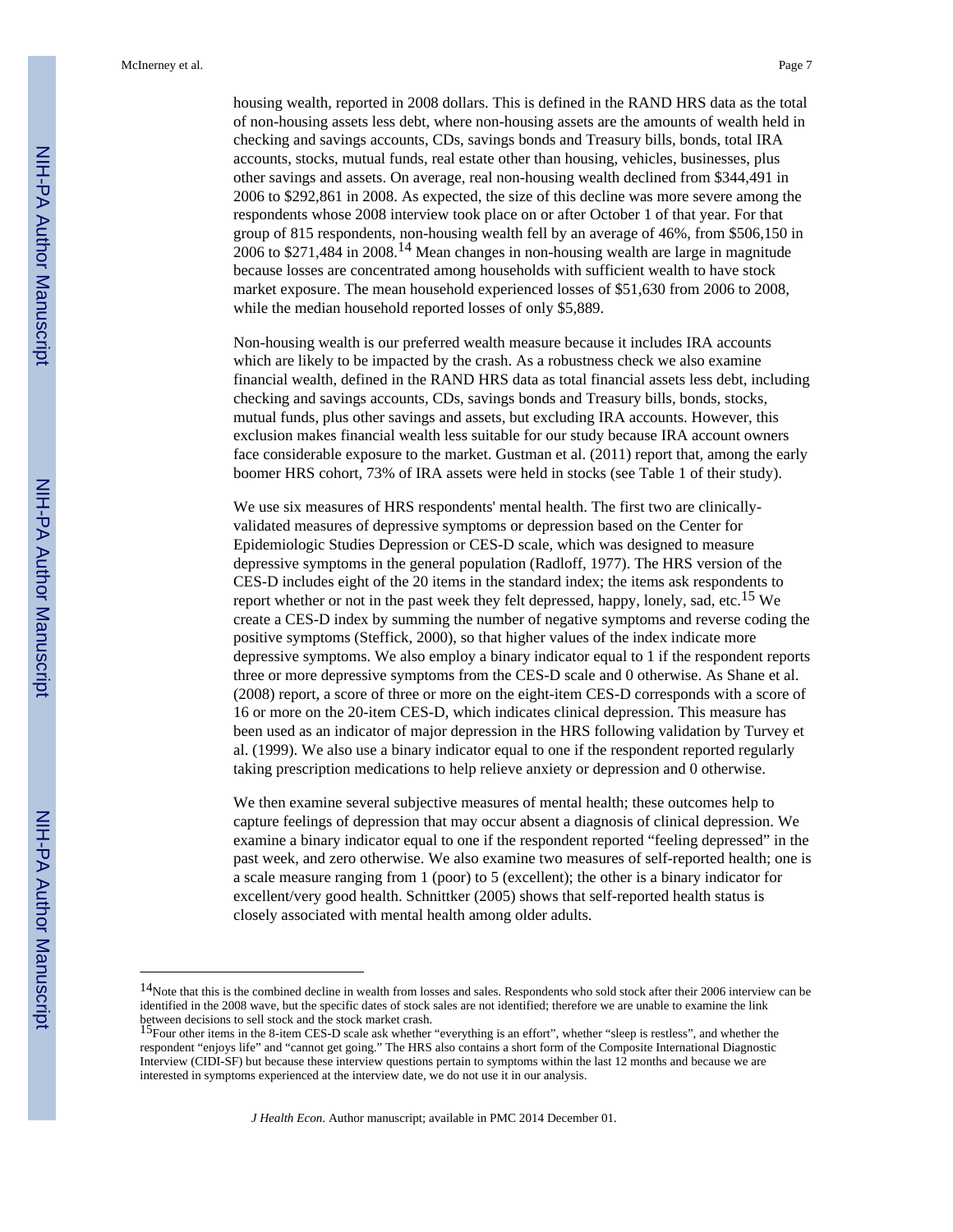As seen in Table 1, there was a slight decline among all respondents in both the CES-D index and the indicator for having three or more depressive symptoms from 2006 to 2008. Among respondents interviewed post-crash, mean CES-D and the proportion of respondents with three or more depressive symptoms decreased over time to a lesser extent than in the full sample. A similar pattern is observed for subjective feelings of depression: the share of all financial respondents who reported feeling depressed fell from 16.8% to 13.4% between 2006 and 2008, but among those whose 2008 interview took place post-crash, there was a smaller decline from 18.2% to 16.6%. The proportion of all financial respondents taking antidepressants was relatively stable between 2006 and 2008, but it rose by nearly one percentage point among those interviewed post-crash.

Table 1 also compares post-crash respondents to the full sample in terms of their demographic, economic, and other traits. Respondents interviewed later in the year in 2008 are younger, have higher household incomes, and are more likely to work and less likely to be retired. This pattern is consistent with reports that respondents interviewed later in the wave are those who are hardest to schedule.<sup>16</sup> Post-crash respondents are similar to the larger sample in terms of sex, race, education, marital status, and cognitive function. We looked for evidence of hard-to-observe differences in current health status by comparing the percentage of 2008 financial respondents who died by 2010 by broadly-defined interview dates. Mortality rates were fairly similar; 7.8% of respondents interviewed in the first six months of the 2008 wave (February-June 2008) had died by 2010, compared to 7.6% of respondents interviewed in the last six months of the 2008 wave (September 2008-February 2009). Nonetheless, to address concerns about differences in the post-crash group that might be correlated with wealth and/or mental health, our regression models include a number of controls for time-varying individual or household traits. The full set of explanatory variables includes measures of cross-wave transitions in marital status, employment status, and retirement status,  $17$  changes in household income and its square, changes in household size and cognitive function, controls for the onset of various physical health conditions across waves,  $^{18}$  the time between waves (measured in months and months squared), and two indicator variables to control for changes in the season in which the interview takes place.<sup>19</sup> As noted above, the first-difference specification controls for time-invariant traits that may be correlated with the post-crash indicator and our outcomes of interest, whether these traits are observed (such as race, sex, education) or unobserved (such as risk preference).20

<sup>16</sup>See Hudomiet et al. (2011), who also state that respondents interviewed later may be harder to locate and more reluctant to be interviewed (p. 402).

<sup>17</sup>Controls for both retirement and employment status are included because some respondents are employed during retirement. Cognitive impairment is associated with depression and may also be associated with changes in spending for nursing home care and thus wealth.<br><sup>18</sup>The physical health conditions are cancer, diabetes, heart disease, lung disease, stroke, arthritis, and hypertension. We include

separate indicators for each condition. To preserve sample sizes we also include a set of controls for whether the respondent is missing data on a given indicator, and then recode the indicator to zero.<br><sup>19</sup>The designation known as SAD, or seasonal affective disorder, links the onset of depressive symptoms to decreases in daylight

timed with fall and winter months. For example, Tefft (2012) shows that more hours of darkness are associated with adverse mental health and employment outcomes. These controls help to account for the possibility that respondents in our sample were interviewed at different times of the year in the 2006 and 2008 waves and that the onset of seasonal depression might be correlated with being interviewed post-crash in 2008. We include a dummy equal to one if the respondent's interview changed from a fall/winter month to a spring/summer month between 2006 and 2008 (and zero otherwise), and a second dummy equal to one if the respondent's interview changed from a spring/summer month to a fall/winter month across the two waves (and zero otherwise). Certain HRS design features (namely an oversample of both Floridians and Hispanics) also help to mitigate concerns of SAD for respondents who live in regions with perpetually summery weather. We obtained similar results when we used a set of month of interview dummy variables in place of the seasonal change in indicators.<br><sup>20</sup>It is possible that some of the control variables are themselves affected by the crash (e.g., income). As a robustness check, we

examine the sensitivity of our results to the exclusion of household income and other controls. These results are described below.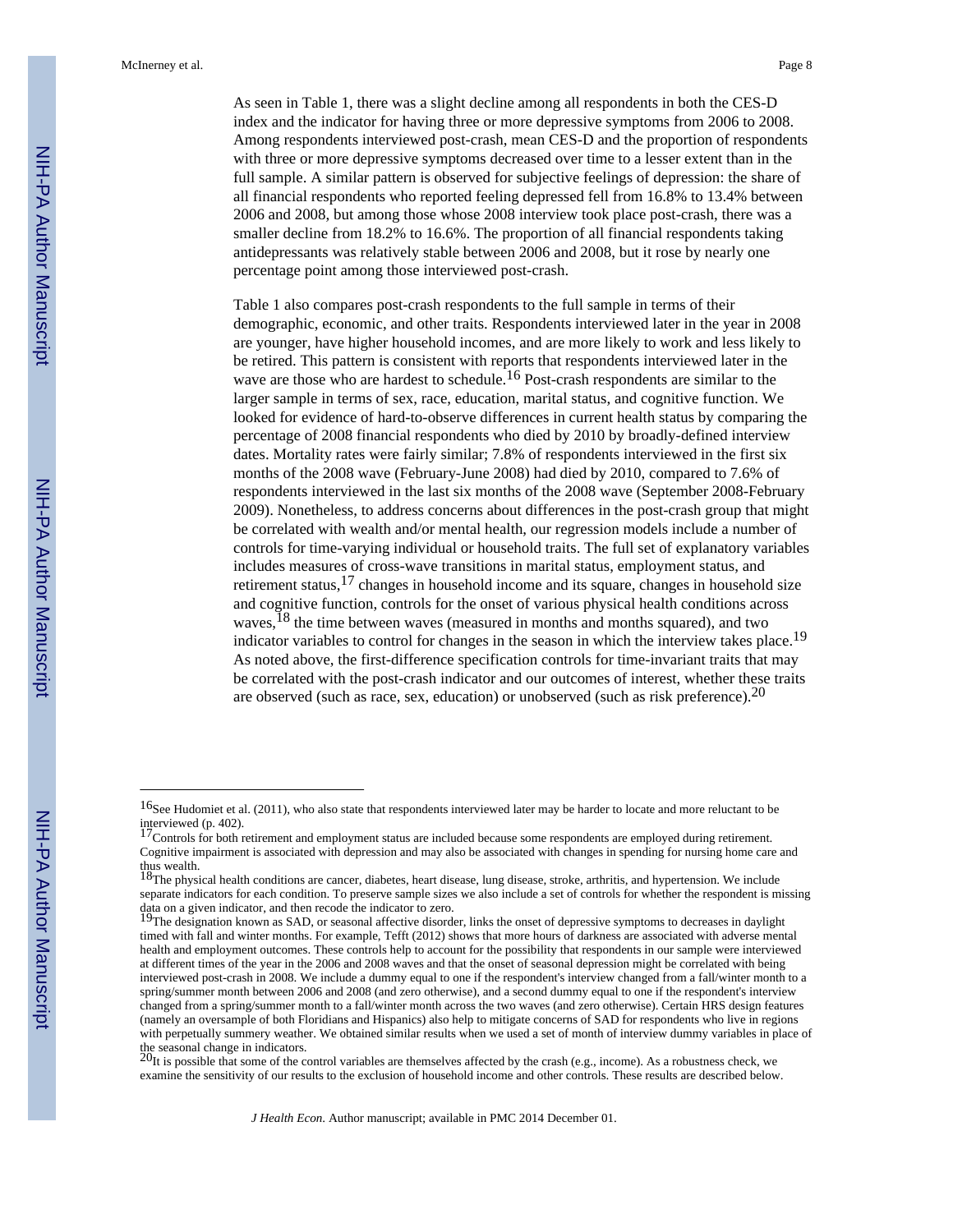#### **4. Empirical Results**

#### **4.1. Effects of the Stock Market Crash on Wealth**

Table 2 presents estimates of the effects of the crash on absolute changes in respondent wealth, where wealth is measured as total non-housing wealth. Columns (1) and (2) report the estimated post-crash coefficient from Equation (1) using the sample of all financial respondents and then excluding the top and bottom 1% of the wealth distribution. In the full sample, the crash had a statistically significant effect on non-housing wealth, reducing it by more than \$238,000. In the trimmed sample, the crash reduced wealth by almost \$44,000, but the effect is not statistically significant. The sizes of these effects are consistent with the asset declines reported by Bricker et al. (2012).

The remaining columns of Table 2 illustrate the importance of allowing for heterogeneous effects. We first allow the effect of the crash to vary between those with any stock/IRA wealth in 2006 (who comprise 47.2% of respondents) and those with no stock/IRA wealth (the remaining 52.8%), as in Equation (2). In columns (3) and (4) we report the post-crash coefficients from this equation for both the full and the trimmed samples. In both samples, the post-crash coefficient defined for stockholders (*POST\*STOCK*) is negative and significant, and much larger in absolute value than the post-crash coefficient defined for nonstockholders. The estimated post-crash coefficient for non-stockholders is also statistically insignificant. The results from the trimmed sample, for example, suggest that the crash caused wealth declines of more than \$81,000 among respondents with any stock/IRA wealth, but led to no significant changes in wealth for respondents without stocks or IRAs.

We then allow the effects of the crash to vary across respondents in the top half of the stock/ IRA wealth distribution in 2006 (23.6% of respondents), those in the bottom half of the stock/IRA wealth distribution (another 23.6%), and those with no stock/IRA wealth (the remaining 52.8%). As seen in columns (5) and (6) the crash effect varies by exposure in both the full and trimmed samples. Effects are largest for those in the top half of the stock/ IRA wealth distribution (e.g., in the trimmed sample, the crash caused wealth losses of \$223,581), and statistically insignificant for the other types of respondents. Results from  $\chi^2$ tests in both samples allow us to reject the null hypothesis that the post-crash coefficients are equal among the top half of stockholders and the non-stockholders (*p*<0.001).21

Table 3 presents regression results from models of proportional changes in respondent wealth. The sample sizes are about 20% smaller because several hundred respondents in each year report zero or negative values of total non-housing wealth. Although the average post-crash effect is not statistically significant (in columns 1 and 2), there are significant heterogeneous effects that vary by the respondent's exposure to the crash. Respondents who had some stock or IRA wealth in 2006 lost about 27-30% of their total non-housing wealth as a result of the crash, and respondents in the top-half of the stock/IRA wealth distribution in 2006 lost about half of their wealth as a result of the crash. As a robustness check, we estimate models from Tables 2 and 3 using financial wealth as a dependent variable; recall that this more narrowly-focused measure includes stocks and mutual funds but excludes IRA accounts. As expected the coefficients of the post-crash indicator variable and interaction

 $21$ We also estimated models of non-housing wealth where we allowed the effect of the crash to varyacross respondents with no stock/ IRA wealth, those with low stock/IRA wealth, and those with high stock/IRA wealth (as in Table 2, columns 5 and 6), but in which we defined "high" and "low" stock/IRA respondents based on the *share* of the respondent's wealth held in stocks/IRAs (instead of the level). That is, high stock respondents were those whose share of wealth in stocks/IRAs was above the median *share* among stock/IRA owners, and low stock respondents are those whose share of wealth was below the median. The share is defined as the amount of wealth in stocks and IRA divided by the total value of wealth including the value of a second home. Because this approach uses two wealth measures, it introduces some measurement error in the post interaction terms and yields a slightly smaller sample because of missing values in total wealth. Results are available upon request.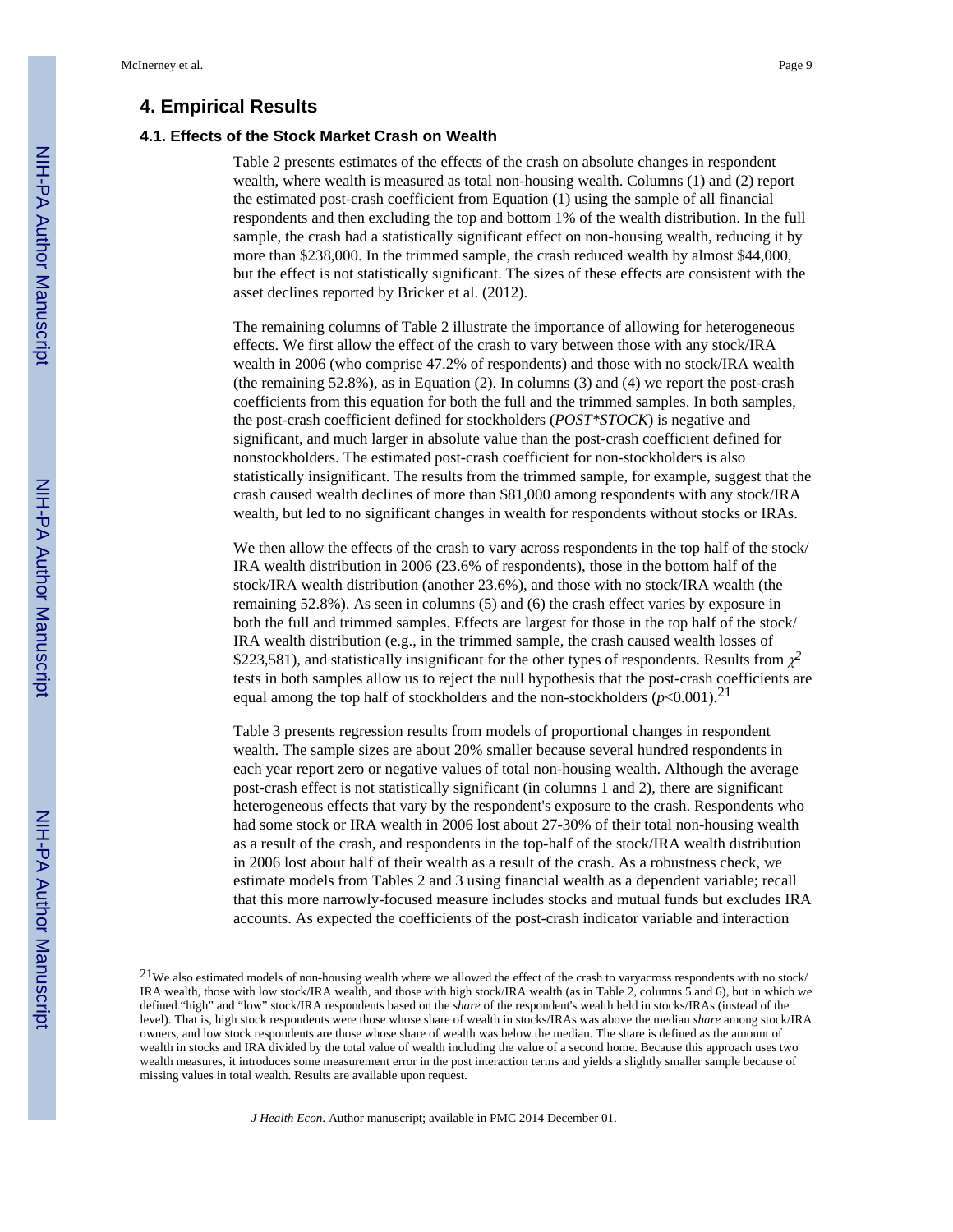terms are smaller, but the pattern is the same as that seen for non-housing wealth (see Appendix Tables A1 and A2). Clearly, the events on Wall Street had very different effects on wealth depending on a given respondent's exposure to the stock market.

#### **4.2. Falsification and Placebo Tests**

While the stock market crash was closely timed with the start of October 2008 (see Figure 1), the post-crash coefficients could be picking up effects of other coincident events or correlated factors, and not the effect of the crash *per se*. For example, the downturn in the housing market is particularly important to consider since the housing crisis itself may have led to worsening mental health.<sup>22</sup> Another possibility is that there is something unobservable about the respondents interviewed late in the 2008 wave of the HRS that makes them more prone to wealth losses than the other respondents, regardless of what is happening on Wall Street. For example, these respondents may have preferences for more aggressive portfolio allocations and experience greater wealth volatility. Even though we estimate first-difference models, we examine both of these possibilities.

First, we consider whether the post-crash indicators could be picking up declines in housing wealth. This is possible since our broadly-defined measure of non-housing wealth includes real estate other than housing. We examine the timing of the housing crisis relative to October 2008 using data from the Federal Housing Finance Authority's House Price Index. <sup>23</sup> Figure 2A plots the index, based on all transactions, which includes new home purchases and refinancing appraisals for existing homeowners; these data represent the most comprehensive information respondents might have about the value of their home. Figure 2B plots seasonally-adjusted data based on home sales only. In each graph, we show national trends (solid line) and the trend at the time of HRS interview (dashed line). The HRS trends are constructed by matching HRS respondents to housing information for their state of residence during the quarter of their interview. Both figures show that the HRS sample is representative of national trends, and moreover, that the housing crisis began much earlier than the October 2008 crash. Figure 2A suggests that, if anything, national housing prices were starting to recover in the post-crash period relative to the pre-crash period. As a result, respondents interviewed after the crash may report smaller changes in real estate values than pre-crash respondents. Thus, any confounding of our estimates from the foreclosure crisis and decline in housing wealth should bias us towards finding no effect of the crash.

We next conduct a falsification test using housing wealth as defined by HRS respondents. For this exercise, we estimate the same series of models shown in Equations (1) through (3) and where the dependent variable is housing wealth. Table 4 reports results from models of the net value of the primary residence. We see no evidence that respondents interviewed after October 2008 saw declines in housing wealth. In all but one case, the coefficients of the post-crash indicator or the post-crash interaction terms are *positive*. We get similar results when we use a, dependent variable defined as the gross value of the primary residence (results are available upon request).24

 $22$ For example, Currie and Tekin (2011) find that the foreclosure crisis was associated with an increase in medical visits for anxiety, suicide attempts, and stress-related physical complaints.<br><sup>23</sup>Figures 2A and 2B report the Purchase Only Index and All Transactions Index, US Summary and Census Divisions through

<sup>2012</sup>Q1 and States through 2012Q1, obtained from the Federal, Housing Authority and available at http://www.fhfa.gov/ Default.aspx?Page=87 (accessed 6 August 2012). The All Transactions Index includes data on refinancing and home purchases, while the Purchase Only Index includes only home purchases. National data are reported monthly, and state-level totals are available

quarterly.<br><sup>24</sup>These results might also be evidence that respondents' assessments of the value of their homes are very imprecise.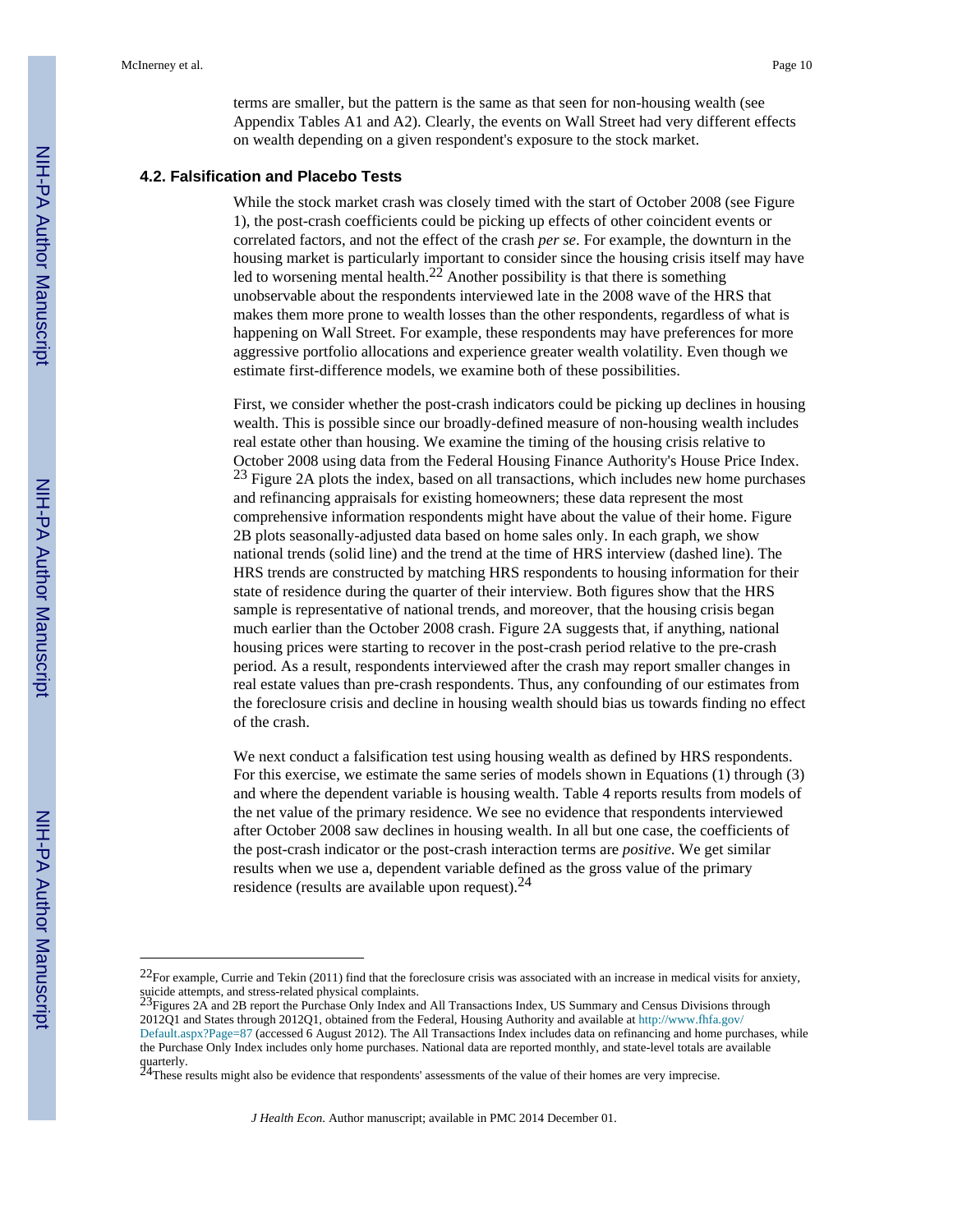Next, we consider the possibility that respondents interviewed late in 2008 differ in some unobservable way that makes them more prone to wealth losses across waves, regardless of events in the stock market. We estimate a series of placebo regressions similar to the specifications shown by Equations (1) through (3), but in which the dependent variable is the change in wealth between 2004 and 2006 and the *POST* indicator is, as before, defined from the date of interview in 2008. Evidence that a post-crash interview date in 2008 is not associated with changes in wealth, relative to the comparison group, would provide the strongest support for our identification strategy.<sup>25</sup> This test serves as an effective placebo test regarding wealth changes in 2008 if there were no sizable changes in stock market returns between 2004 and 2006 and if the treatment group (i.e., those interviewed at the end of the 2008 survey) were evenly distributed across the 2006 survey dates. However, the DJIA closing values did not remain flat through the 2006 wave, and instead were generally increasing over the months that the 2006 survey (wave 8) was fielded.<sup>26</sup> In addition, those interviewed post-crash in 2008 (at the end of the 2008 survey period) were more than twice as likely to have been interviewed at the end of the 2006 survey period. For these reasons, we might expect the treatment group to experience an *increase* in wealth between 2004 and 2006 relative to the comparison group. That is, since our treatment group was also more likely to be interviewed late in the fielding of the 2006 HRS, the higher stock returns at the end of this survey period are expected to result in, larger *gains* for the treatment group between 2004 and 2006. Although this means that these placebo regressions might also be picking up changes in wealth that are a result of changes in the stock market, it does allow us to test whether the treatment group is more prone to wealth losses than the comparison group.

Results from this exercise are reported in Table 5. There is no evidence that respondents with a post-crash interview in 2008 were more likely to experience wealth losses between the 2004 and 2006 waves. As expected, there is some evidence that respondents interviewed in October 2008 or later had larger wealth increases. We conduct a similar series of placebo tests in which the dependent variable is the change in financial wealth across the 2004 and 2006 waves. The results, reported in Appendix Table A3, are similar. In no case is having a post-crash interview date in 2008 associated with significant declines in wealth across the earlier waves. Even though there may be some differences between respondents interviewed in October 2008 or later and those interviewed earlier in the year, we find no evidence that the treatment group is more prone to sizable reductions in wealth.

#### **4.3. Effects of the Stock Market Crash on Mental Health**

Table 6 reports the reduced form estimates of the effects from the stock market crash on six different measures of mental health. The top panel reports results from models of clinicallyvalidated depression measures based on the CES-D index and from a model of antidepressant use. The bottom panel reports results using subjective measures of mental health.

Columns 1 and 2 report the estimated effects of the crash on the number of depressivesymptoms. Respondents who owned no stock/IRA accounts were not affected by the crash, while thewealthier half of stockholders reported more depressive symptoms after the crash. However, thelatter effect is not statistically significant, and the less wealthy half of stockholders reported significantly *fewer* depressive symptoms after the crash than the other groups. Columns 3 and 4, report results from models of having three or more symptoms from the CES-D scale; these provide little evidence that the crash led to clinically

<sup>25</sup>This placebo test is similar to the one reported in Hudomiet et al. (2011).

<sup>&</sup>lt;sup>26</sup>Between March and September 2006, the closing value of the DJIA ranged from 10,667 to 11,718. The closing value was higher in the latter half of the survey period, ranging from 11,670 to 12,786 between October 2006 and February 2007.

*J Health Econ*. Author manuscript; available in PMC 2014 December 01.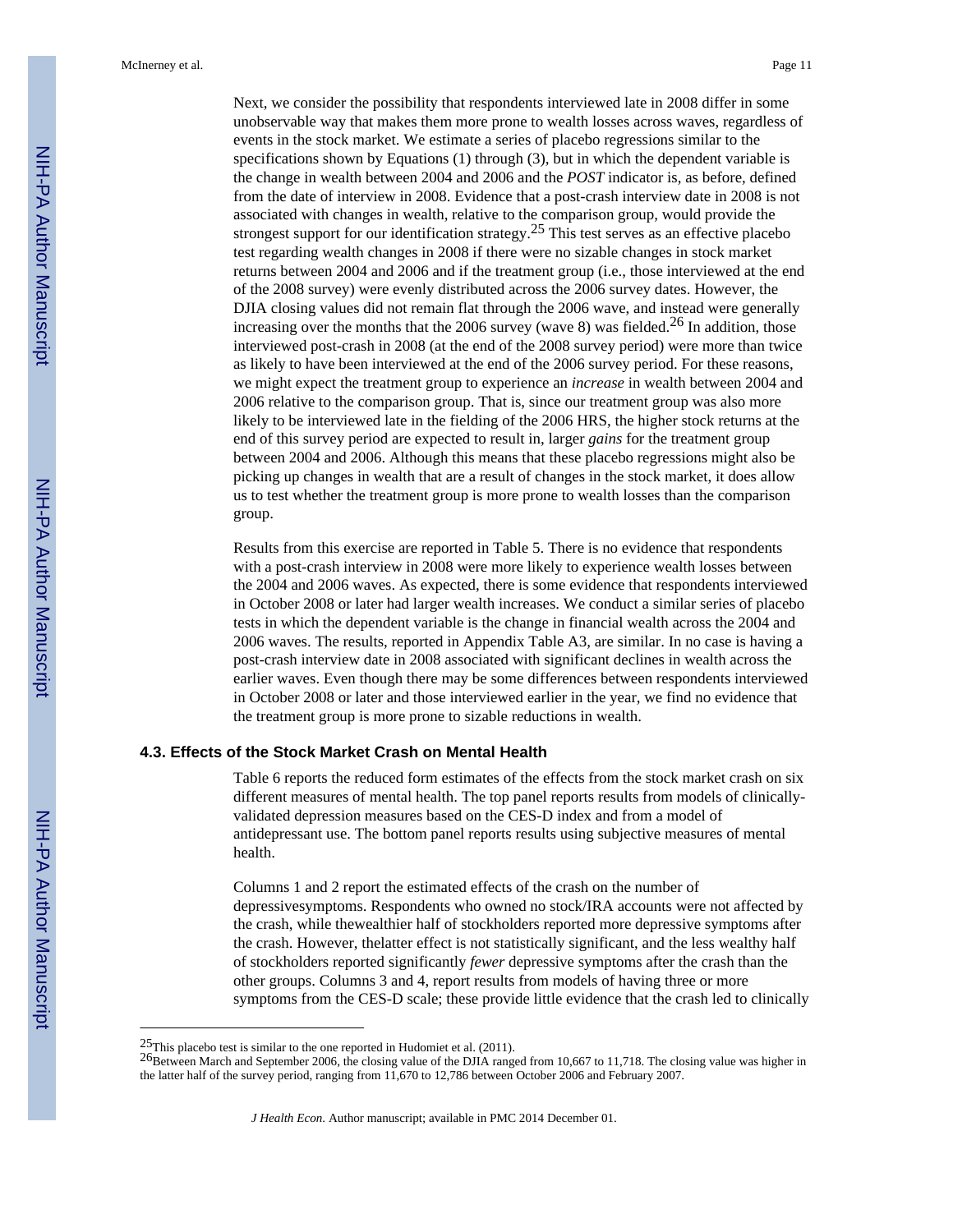significant increases in depressive symptoms. None of the post-crash interactions is statistically significant, and the crash effect is relatively large and negative among respondents who hold less than the median value of stock wealth.<sup>27</sup>, $28$ 

Despite the absence of effects on clinically-validated measures of depression, the results in columns 5 and 6 suggest that antidepressant use increased following the stock market crash among those with large stock holdings. Antidepressant use rose among the wealthier half of stockholding respondents by 6.2 percentage points, or nearly 35% from a base of 17.6 percent. We tested whether this medication use masked an increase in major depression by reclassifying respondents reporting anti-depressant use as having 3 or more symptoms; again we fail to find significant changes in clinical depression among those affected by the crash.

An interesting question is whether increased antidepressant use that occurs without a corresponding uptick in clinical depression represents "inappropriate" medication use, although the HRS limits our ability to differentiate between inappropriate use and successful treatment of depressive episodes that emerge between HRS waves. Nonetheless, our antidepressant result is robust to specifications excluding all respondents who did not meet the clinical depression threshold in either 2006 or 2008 but began taking antidepressants between their 2006 and 2008 interviews. The *POST x HIGH STOCK* interaction term remains positive and statistically significant, although the coefficient is smaller (at 0.049, compared to 0.062 in the main estimation sample). Bradford and Lastrapes (2013) find an increase in the use of antidepressants without an increase in mental health office visits during times of rising unemployment; they note that this might represent the use of prescription drugs to substitute for potentially more costly (in terms of co-payments, patient time, or both) office-based treatments by mental health professionals.

Although the crash had no effect on indicators of clinical depression, the results inthe bottom panel of Table 6 show that it increased the likelihood of feeling depressed among the wealthier half of stockholding respondents. For that group, the stock market crash increased the probability of feeling depressed by 8.2 percentage points, or nearly 50% from a base of 16.6 percent.<sup>29</sup> The remaining columns of Table 6 also provide evidence that the crash worsened subjective measures of health among respondents with relatively large holdings in stock. Specifically, both groups of stockholders reported significantly worse self-rated health post-crash, and the post-crash coefficient is larger for the wealthier half of stockholders than it is for the less wealthy half. Interestingly, the crash-induced reductions in self-reported health are driven by a decline in respondent reports of very good or excellent health, and not from an increase in fair or poor health (results from models of fair/poor health are available upon request). This may be explained by the fact that respondents with more wealth (and more stock market exposure) are, overall, more likely to report excellent or very good health and less likely to report fair or poor health.

We tested the robustness of the health findings to various specification changes. First, we examined how sensitive our results were to alternate definitions, of the treatment and control groups, since Figure 1 suggests that the DJIA began to experience some declines in June (although these declines were much smaller than those experienced in the fall 2008), and in

<sup>27</sup>Results were very similar when the dependent variable was defined as 1 if the respondent had four or more depressive symptoms (and 0 otherwise).<br><sup>28</sup>Since antidepressants may mask depressive symptoms, we tested whether there was an impact of large wealth losses on this

clinically-validated measure of depression when we exclude individuals who report taking antidepressants in either 2006 or 2008 from the estimation sample. We still find no effect.<br><sup>29</sup>Additional analysis also shows a longer lag in antidepressant use than in feelings of depression following the crash. In results

available upon request, we find a large increase in the likelihood of feeling depressed in the month of and the month following the crash; in contrast, increases in the likelihood of taking antidepressants are larger at two to three months post-crash than in the month of and the month after the crash.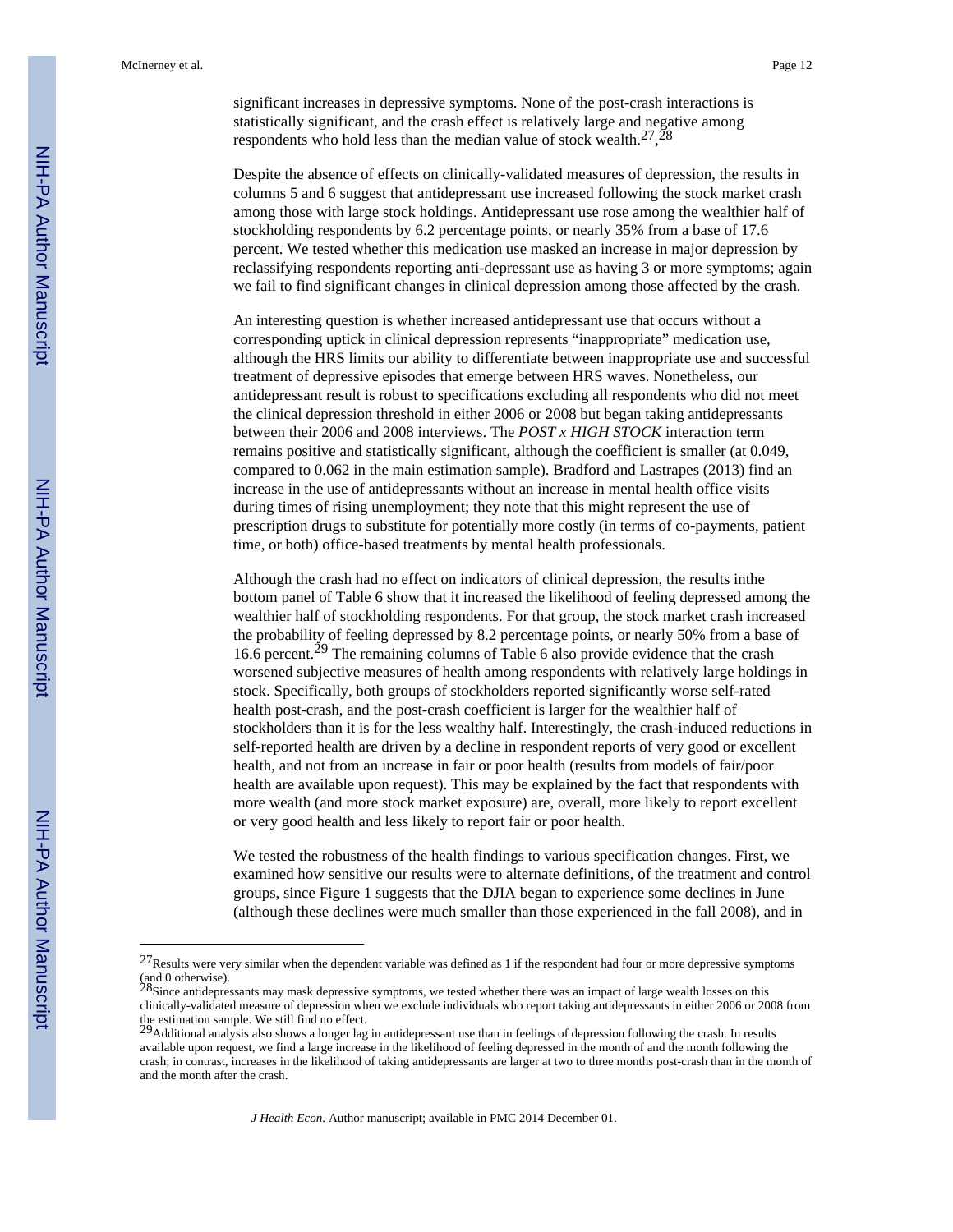light of the various events taking place in the summer and early fall of 2008, such as the declining value of Fannie Mae and Freddie Mac stocks and the bankruptcy filing by Lehman Brothers Holdings, Inc. In one specification we used all respondents and defined the treatment group as those interviewed from June 2008 on; we obtained similar results but the size of the crash effects on wealth, feelings of depression and self-rated health were smaller, as would be expected. In another specification we excluded respondents interviewed between June and September and defined the treatment group as those interviewed from October 2008 on; we obtained larger point estimates for the effects of the crash on feelings of depression and excellent/very good self-reported health, but in the latter case, the standard errors increased (perhaps not surprising since the sample size fell by 37%). In one set of models, we dropped controls for the household income and physical health conditions, given the possible endogeneity of the variables. In another set of models, we dropped all controls including those for changes in cognitive impairment and transitions in marital status, work and retirement. We added a control of the onset of mental health chronic conditions, which we originally excluded out of concerns about endogeneity. In almost all cases, the results are substantively the same as those reported in Table 6.

We estimated a set of placebo regressions similar to those shown for wealth; these use the changes in mental health measures between 2004 and 2006 as the dependent variables, and a set of "fake" post-crash variables as the key explanatory variables. Table 7 shows the results; since the 2004 wave of the HRS does not contain the question on antidepressant use we are unable to conduct a placebo test with this measure. Evidence that the fake post-crash variables worsened mental health among respondents with stock and IRA holdings would, call our identification strategy into question. In contrast, Table 7 shows that respondents interviewed later in 2008 did not experience worsening mental health between the 2004 and 2006 waves. That said, we do not see improvements in subjective mental health for the wealthier half of stockholders despite the fact that we see positive impacts on wealth for this group (in Table 5). This may be explained by asymmetric effects of wealth on mental health, which may also help to reconcile our results with those from Smith (2004), who reported that the gradual stock market wealth accumulations in the 1990s were not associated with improvements in physical health.

Finally, we explored the possibility of using the post-crash indicators to instrument for changes in wealth. For this to be a valid identification strategy, the crash of 2008 must affect respondents' mental health only through its effect on wealth. Both theoretical arguments and first-stage diagnostic testing raised concerns about the validity of this approach. For example, the crash could impact other types of wealth that we are not able to measure (e.g., pension plan accumulations) or the crash could impact mental health by raising anxieties about children's financial or employment prospects in addition to own wealth losses. For this reason, the exclusion restriction would not be satisfied.

#### **5. Summary and Discussion**

In this study we exploit the exogenous variation in wealth created by the crash to address a question of long-standing interest in the health economic and social epidemiology literatures: what is the causal effect of wealth on different dimensions of health? Our study adds to a number of careful studies in the area but is unique in that we examine the immediate effects of sudden wealth losses on mental health. In comparison, the prior studies on the effects of income losses focus on mortality, and the prior studies on mental health effects examine increases in income.

We find new evidence that the stock market crash of 2008 altered subjective measures of mental health for respondents with large holdings of stock. In reduced form specifications,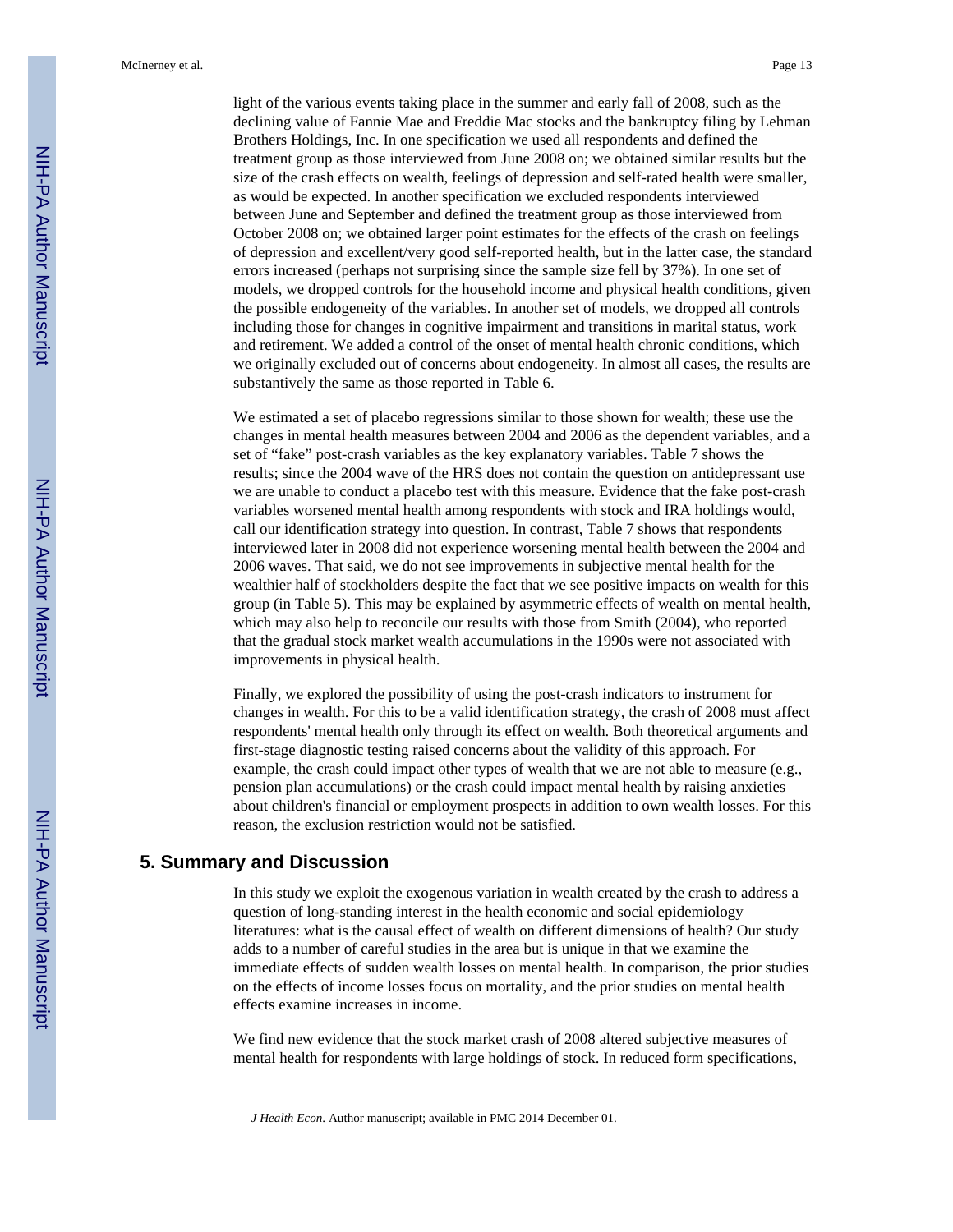we estimate that respondents whose wealth was most affected by the crash (and who lost nearly \$250,000 as a result), had a nearly 50% increase in the likelihood of feeling depressed and a nearly 20% reduction in the likelihood of reporting excellent or very good health. However, we find no evidence that the wealth losses associated with the crash affected clinically-validated measures of depressive symptoms and indicators of depression. Respondents whose wealth was most affected by the crash experienced no significant changes in a summary score from the CES-D scale for depression or in a binary indicator of depression based on having three or more symptoms. Despite there being no change in signs of clinical depression, respondents who experienced large wealth losses and reductions in subjective health also exhibited a sizeable 35% increase in the likelihood of taking antidepressants. One explanation for this pattern of findings is that respondents who experience wealth losses deal with the resulting bad feelings by using antidepressant drugs inappropriately, i.e., when clinical symptoms of depression are not present. If so, this suggests a need for additional studies to support clearer guidelines for antidepressant use and prescribing practices, particularly pharmacological treatments for patients who have experienced shocks such as job loss or death of a loved one, a controversial clinical area (e.g., Mazure et al., 2000; Simon, 2013). Alternatively, the increased medication use may reflect prophylactic prescription use that staved off major depressive episodes; a growing literature suggests that use of mental health treatments increases among groups exposed to adverse macroeconomic conditions.

A limitation of our study is that we use an identification strategy that permits us to examine only the short-term mental health effects of the crash. Prior studies have found that subjects interviewed nearly two years after devastating events that result in large financial losses (e.g., involuntary job loss and bank fraud) showed increased rates of clinical depression (Gallo et al., 2000; Ganzini et al., 1990). Even though we do not observe immediate increases in clinically-validated measures of depression following large wealth losses, there may be more severe long-term consequences that we are unable to quantify.

Finally, this study contributes to the literature on the health consequences of adverse economic shocks, which includes studies of the recent U.S. foreclosure and economic crises by Currie and Tekin (2011), Deaton (2012) and Burgard et al. (2012) and research on Iceland's financial crisis by Ásgeirsdóttir et al. (2012). Like these other works, our study finds that severe macroeconomic events have important consequences for health, in addition to their effects on retirement plans and expectations (Coile and Levine, 2009; McFall, 2011).

#### **Appendix Table A1: Absolute Changes in Financial Wealth, 2006 to 2008**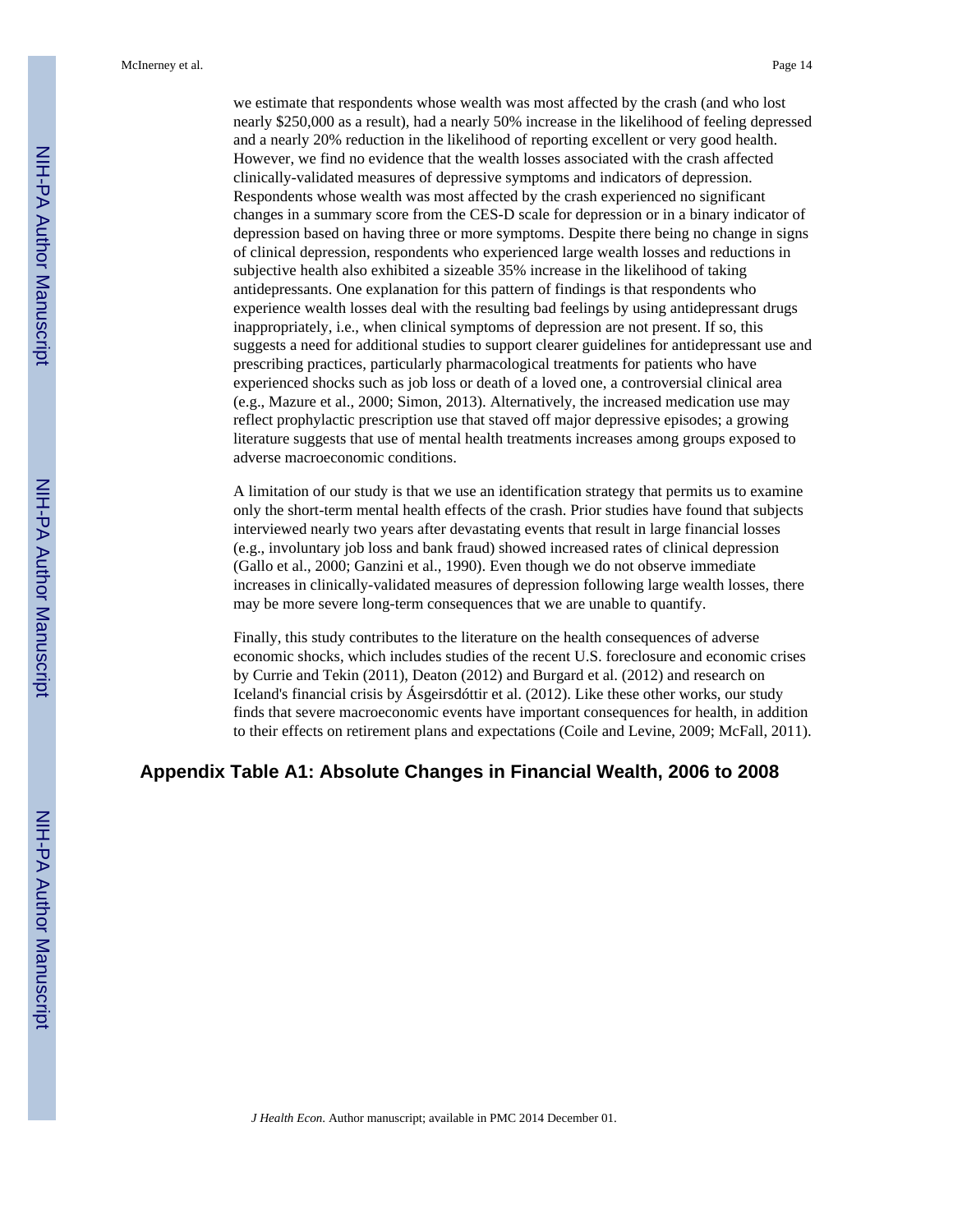|                                             | Average Crash Effect |                       | Crash Effects by Stockholder Status  |                        |                                  | Crash Effects by Level of Stock    |
|---------------------------------------------|----------------------|-----------------------|--------------------------------------|------------------------|----------------------------------|------------------------------------|
|                                             | $\widehat{E}$        | $\widehat{c}$         | $\widehat{\mathbf{c}}$               | $\widehat{\mathbf{f}}$ | $\overline{6}$                   | $\widehat{\bullet}$                |
| Post                                        | (60, 610)<br>4,937*  | $-20,027$<br>(20,050) |                                      |                        |                                  |                                    |
| Post *Stock                                 |                      |                       | $-44,186(73,040)$ $-41,200*(24,259)$ |                        |                                  |                                    |
| Post *No stock                              |                      |                       | (67, 650)<br>41,457                  | (22, 331)<br>$-4,778$  |                                  |                                    |
| Post *High stock                            |                      |                       |                                      |                        | $-159,434$ <sup>*</sup> (90,228) | $-113,990$ <sup>***</sup> (30,348) |
| Post "Low stock                             |                      |                       |                                      |                        | 74,443<br>(91,150)               | 28,930<br>(29,951)                 |
| Post No stock                               |                      |                       |                                      |                        | 67,634)<br>40,814                | (22, 313)<br>$-4,995$              |
| $\chi^2$ (Post Stock=Post No)               |                      |                       | 1.45 (0.23)                          | 2.40 (0.12)            |                                  |                                    |
| $\chi^2$ (Post Low=Post No)                 |                      |                       |                                      |                        | 0.14(0.71)                       | 1.33 (0.25)                        |
| $\chi^2$ (Post Hi =Post No)                 |                      |                       |                                      |                        | 5.14 (0.02)                      | 13.46 (0.00)                       |
| % of households<br>Exclude top and bottom 1 | $\tilde{z}$          | Yes                   | ż                                    | Yes                    | $\frac{1}{2}$                    | Yes                                |
| Sample Size                                 | 10,020               | 9,821                 | 10,020                               | 9,821                  | 10,020                           | 9,821                              |

respondents who own stock having any non-zero amount of stock or IRA holdings in 2006. In columns (5) and (6), high stock is defined as having stock equal to or above the median level of stocks among respondents who own stock stockholders are defined as conditions, changes in cognitive function, the number of months between waves and its square, and changes in the season of interview. Statistical significance is indicated by \*\*\* for 0.01 level, \*\* for 0.05 distribution in 2006. "Post" equals 1 for respondents interviewed in or after October 2008 and 0 for all other 2008 respondents and all 2006 respondents. In columns (3) and (4), stockholders are defined as conditions, changes in cognitive function, the number of months between waves and its square, and changes in the season of interview. Statistical significance is indicated by \*\*\* for 0.01 level,\*\* for 0.05 in 2006. All models include controls for changes in marital status, work status, retirement status, changes in household income and its square, changes in household size, the onset of new physical health  $\sim$ in 2006. All models include controls for changes in marital status, work status, retirement status, changes in household income and its square, changes in household size, the onset of new physical health n 1% of the assets Notes: Samples are restricted to non-proxy interviews, financial respondents, and those born before 1954. Where indicated, the sample excludes households in the top and bottom 1% of the assets level, and \* for 0.10 level; p-values from chi-square tests are presented in parentheses. level, and \* for 0.10 level; *p*-values from chi-square tests are presented in parentheses.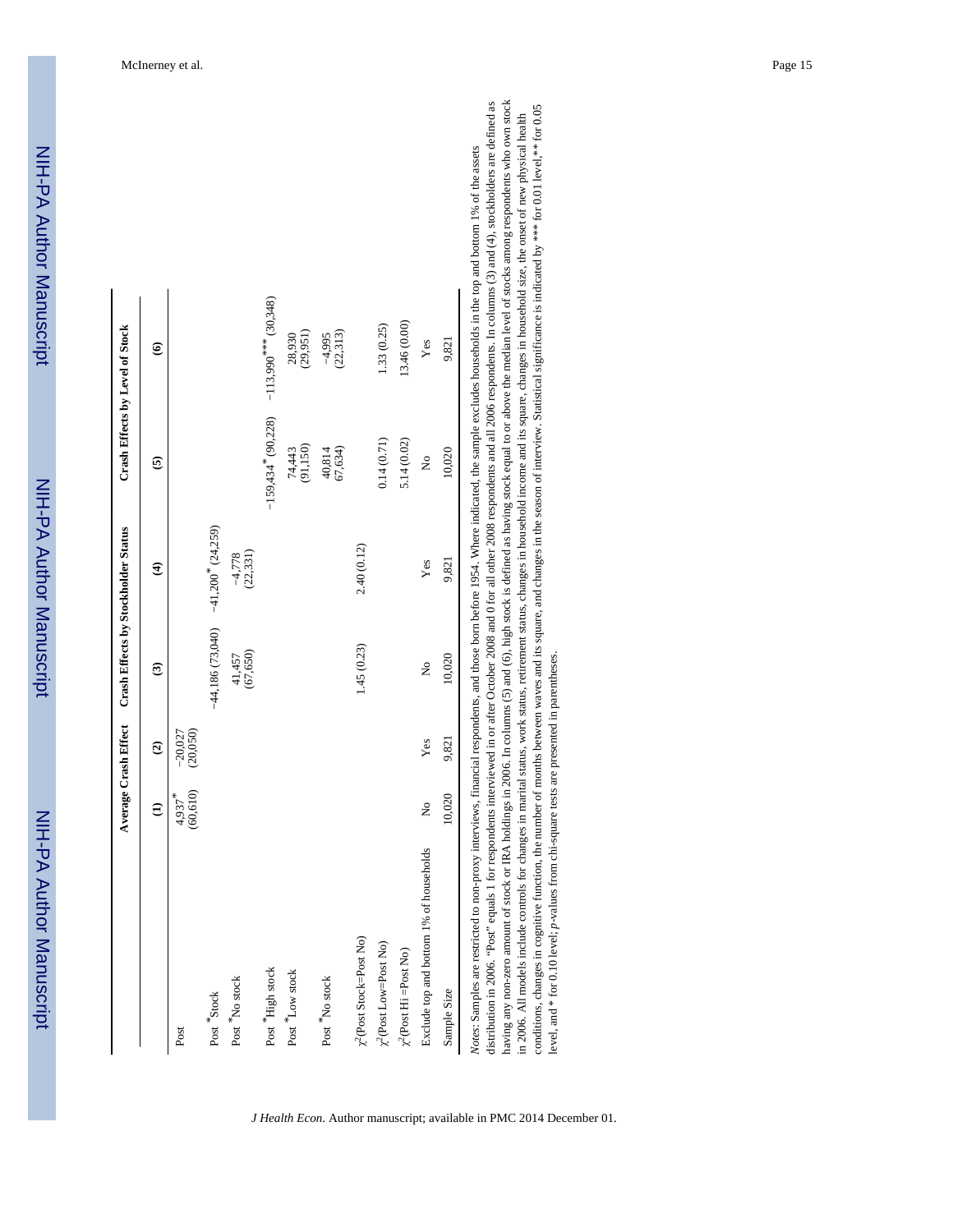#### **Appendix Table A2: Proportional Changes in Financial Wealth, 2006 to 2008**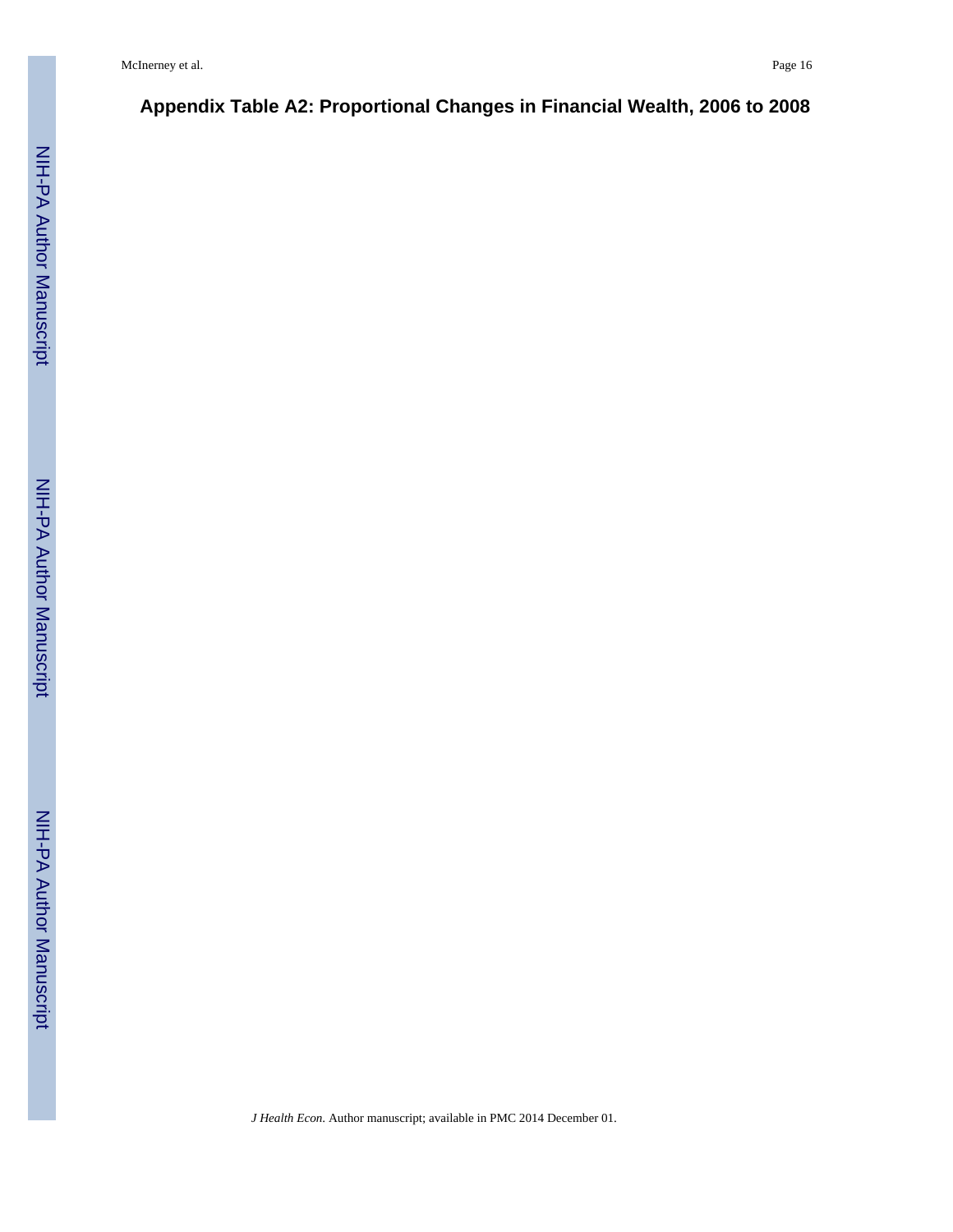|                                         |                     |                                  |                         | Average Crash Effect Crash Effects by Stockh older Status | Crash Effects by Lev el of Stock |                        |
|-----------------------------------------|---------------------|----------------------------------|-------------------------|-----------------------------------------------------------|----------------------------------|------------------------|
|                                         | $\widehat{a}$       | $\widehat{c}$                    | $\widehat{\mathbf{c}}$  | $\widehat{\mathbf{t}}$                                    | $\overline{6}$                   | $\widehat{\bullet}$    |
| Post                                    | (0.135)<br>$-0.261$ | $-0.246$ <sup>*</sup><br>(0.137) |                         |                                                           |                                  |                        |
| Post Stock                              |                     |                                  | $-0.415$ ***<br>(0.150) | $-0.403$ <sup>*</sup><br>(0.153)                          |                                  |                        |
| Post No stock                           |                     |                                  | (0.167)<br>$-0.031$     | $-0.020$<br>$(0.168)$                                     |                                  |                        |
| Post "High stock                        |                     |                                  |                         |                                                           | $-0.704$ ***<br>(0.177)          | $-0.710***$<br>(0.182) |
| Post Low stock                          |                     |                                  |                         |                                                           | (0.190)<br>$-0.052$              | $-0.049$<br>(0.191)    |
| Post *No stock                          |                     |                                  |                         |                                                           | $-0.035$<br>(0.167)              | (0.168)<br>$-0.024$    |
| $\chi^2$ (Post Stock=Post No)           |                     |                                  | 5.50 (0.02)             | 5.37 (0.02)                                               |                                  |                        |
| $\chi^2$ (Post Low=Post No)             |                     |                                  |                         |                                                           | 0.01(0.93)                       | 0.02(0.90)             |
| $\chi^2$ (Post Hi =Post No)             |                     |                                  |                         |                                                           | 12.73 (0.00)                     | 12.74 (0.00)           |
| Exclude top and bottom 1% of households | $\frac{1}{2}$       | Yes                              | Σ,                      | Yes                                                       | Ş                                | Yes                    |
| Sample Size                             | 6,438               | 6,343                            | 6,438                   | 6,343                                                     | 6,438                            | 6,343                  |

*J Health Econ*. Author manuscript; available in PMC 2014 December 01.

among respondents who own stock and  $(4)$  , stockholders are defined as having any non-zero amount of stock or IRA holdings in 2006. In columns (5) and (6), high stock is defined as having stock equal to or above the median level of stocks among respondents who own stock in 2006. All models include controls for changes in marital status, work status, retirement status, changes in household income and its square, changes in household size, the onset of new physical health conditions, chang distribution in 2006. "Post" equals 1 for respondents interviewed in or after October 2008 and 0 for all other 2008 respondents and all 2006 respondents. In columns (3) and (4), stockholders are defined as conditions, changes in cognitive function, the number of months between waves and its square, and changes in the season of interview. Statistical significance is indicated by \*\*\* for 0.01 level,\*\* for 0.05 in 2006. All models include controls for changes in marital status, work status, retirement status, changes in household income and its square, changes in household size, the onset of new physical health nd bottom 1% of the assets Notes: Samples are restricted to non-proxy interviews, financial respondents, and those born before 1954. Where indicated, the sample excludes households in the top and bottom 1% of the assets level, and \* for 0.10 level; p-values from chi-square tests are presented in parentheses. level, and \* for 0.10 level; *p*-values from chi-square tests are presented in parentheses.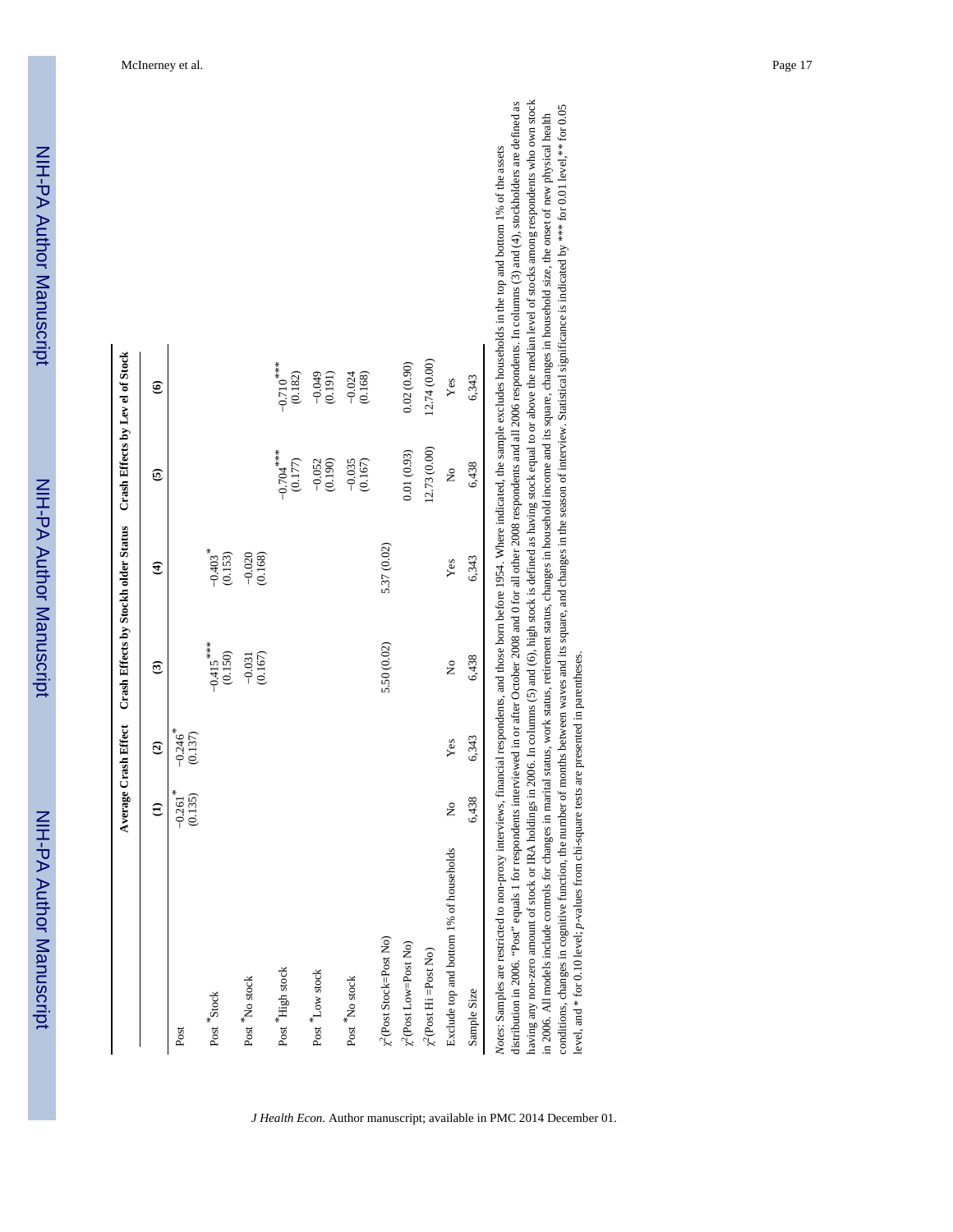**Appendix Table A3: Placebo Effects on Changes in Financial Wealth, 2004 to 2006**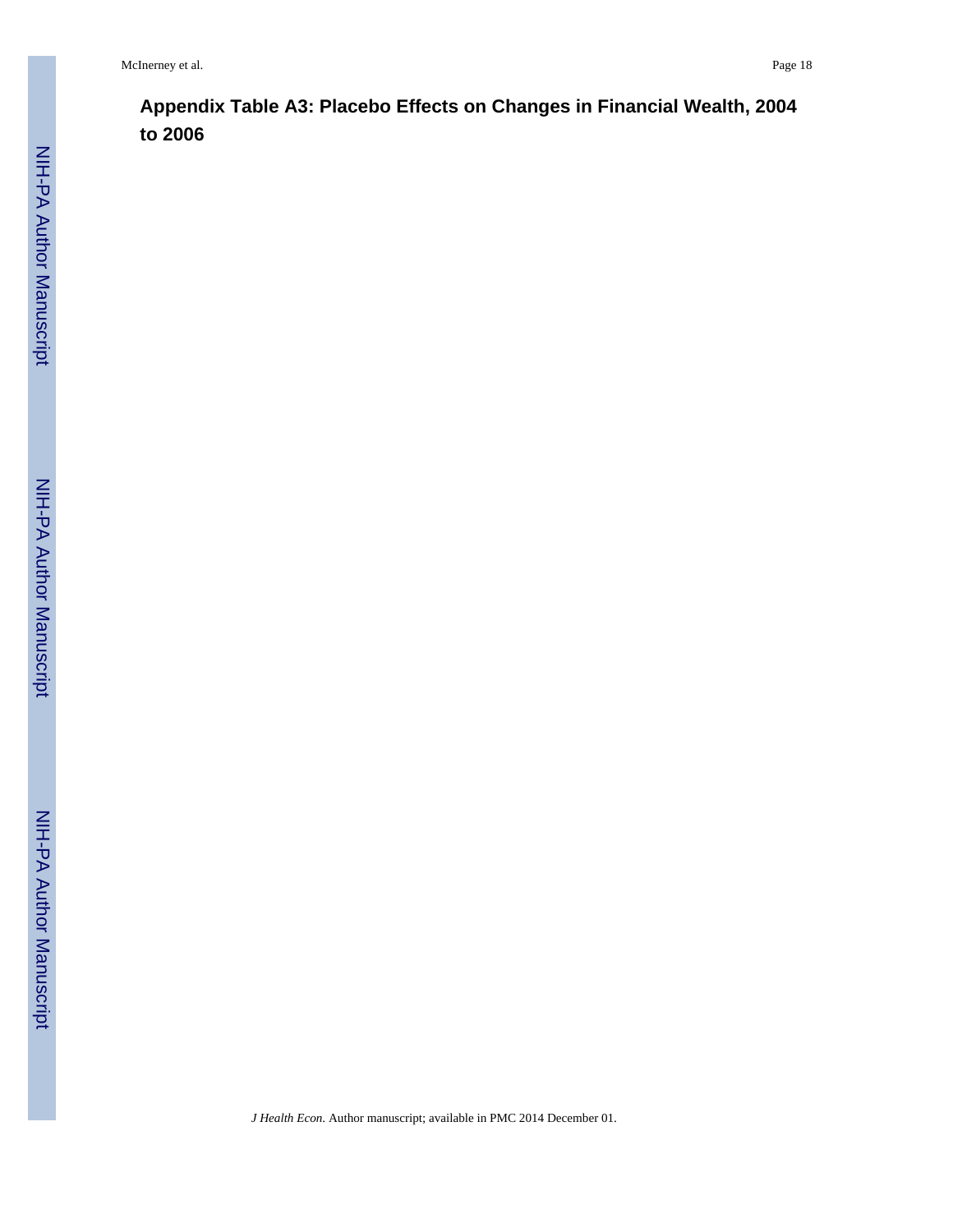|                                                                                                                                                                                                                                                                                                                                                                                                                                                                                                                                                                                                                                                                                                                                                                                                                                                                                                                                                                                                                                                                                                                                                                                                      |                | Average Crash Effect |                        | Crash Effects by Stockholder Status |                      | Crash Effects by Level of Stock |
|------------------------------------------------------------------------------------------------------------------------------------------------------------------------------------------------------------------------------------------------------------------------------------------------------------------------------------------------------------------------------------------------------------------------------------------------------------------------------------------------------------------------------------------------------------------------------------------------------------------------------------------------------------------------------------------------------------------------------------------------------------------------------------------------------------------------------------------------------------------------------------------------------------------------------------------------------------------------------------------------------------------------------------------------------------------------------------------------------------------------------------------------------------------------------------------------------|----------------|----------------------|------------------------|-------------------------------------|----------------------|---------------------------------|
|                                                                                                                                                                                                                                                                                                                                                                                                                                                                                                                                                                                                                                                                                                                                                                                                                                                                                                                                                                                                                                                                                                                                                                                                      | $\widehat{E}$  | $\widehat{c}$        | $\widehat{\mathbf{c}}$ | $\widehat{\mathbf{f}}$              | $\overline{6}$       | $\widehat{\bullet}$             |
| Fake Post                                                                                                                                                                                                                                                                                                                                                                                                                                                                                                                                                                                                                                                                                                                                                                                                                                                                                                                                                                                                                                                                                                                                                                                            | 6,405 (42,444) | $-5,844(18,811)$     |                        |                                     |                      |                                 |
| Fake Post "Stock                                                                                                                                                                                                                                                                                                                                                                                                                                                                                                                                                                                                                                                                                                                                                                                                                                                                                                                                                                                                                                                                                                                                                                                     |                |                      | (63,379)<br>29,065     | 26,146<br>28,265)                   |                      |                                 |
| Fake Post *No stock                                                                                                                                                                                                                                                                                                                                                                                                                                                                                                                                                                                                                                                                                                                                                                                                                                                                                                                                                                                                                                                                                                                                                                                  |                |                      |                        | $-10,231(54,732)$ $-28,834(24,159)$ |                      |                                 |
| Fake Post *High                                                                                                                                                                                                                                                                                                                                                                                                                                                                                                                                                                                                                                                                                                                                                                                                                                                                                                                                                                                                                                                                                                                                                                                      |                |                      |                        |                                     | 125,967              | $71,639$ <sup>*</sup>           |
| stock                                                                                                                                                                                                                                                                                                                                                                                                                                                                                                                                                                                                                                                                                                                                                                                                                                                                                                                                                                                                                                                                                                                                                                                                |                |                      |                        |                                     | (87,509)             | (39,360)                        |
| Fake Post Low stock                                                                                                                                                                                                                                                                                                                                                                                                                                                                                                                                                                                                                                                                                                                                                                                                                                                                                                                                                                                                                                                                                                                                                                                  |                |                      |                        |                                     | $-72,536(89,553)$    | $-19,927(39,604)$               |
| Fake Post *No stock                                                                                                                                                                                                                                                                                                                                                                                                                                                                                                                                                                                                                                                                                                                                                                                                                                                                                                                                                                                                                                                                                                                                                                                  |                |                      |                        |                                     | $-10,295(54,724)$    | $-28,868(24,156)$               |
| $\chi^2$ (Post Stock=Post No)                                                                                                                                                                                                                                                                                                                                                                                                                                                                                                                                                                                                                                                                                                                                                                                                                                                                                                                                                                                                                                                                                                                                                                        |                |                      | 0.23(0.63)             | 2.30(0.13)                          |                      |                                 |
| $\chi^2$ (Post Low=Post No)                                                                                                                                                                                                                                                                                                                                                                                                                                                                                                                                                                                                                                                                                                                                                                                                                                                                                                                                                                                                                                                                                                                                                                          |                |                      |                        |                                     | 0.36(0.55)           | 0.04(0.84)                      |
| $\chi^2$ (Post Hi =Post No)                                                                                                                                                                                                                                                                                                                                                                                                                                                                                                                                                                                                                                                                                                                                                                                                                                                                                                                                                                                                                                                                                                                                                                          |                |                      |                        |                                     | 1.80(0.18)           | 4.89 (0.03)                     |
| Exclude top and bottom 1% of households                                                                                                                                                                                                                                                                                                                                                                                                                                                                                                                                                                                                                                                                                                                                                                                                                                                                                                                                                                                                                                                                                                                                                              | ż              | Yes                  | ż                      | Yes                                 | $\mathsf{S}^{\circ}$ | Yes                             |
| Sample Size                                                                                                                                                                                                                                                                                                                                                                                                                                                                                                                                                                                                                                                                                                                                                                                                                                                                                                                                                                                                                                                                                                                                                                                          | 9,828          | 9,629                | 9,828                  | 9,629                               | 9,828                | 9,629                           |
| and (4), stockholders are defined as having any non-zero amount of stock or IRA holdings in 2006. In columns (5) and (6), high stock is defined as having stock equal to or above the median level of stocks<br>distribution in 2006. "Fake Post" equals 1 for 2006 respondents whose 2008 interview took place during or after October 2008 and 0 for all other 2006 respondents and all 2004 respondents. In columns (3)<br>among respondents who own stock in 2006. All models include controls for changes in marital status, work status, retirement status, changes in household income and its square, changes in household size,<br>the onset of new physical health conditions, changes in cognitive function, the number of months between waves and its square, and changes in the season of interview. Statistical significance is indicated<br>Notes: Samples are restricted to non-proxy interviews, financial respondents, and those born before 1954. Where indicated, the sample excludes households in the top and bottom 1% of the assets<br>by *** for 0.01 level, ** for 0.05 level, and * for 0.10 level; <i>p</i> -values from chi-square tests are presented in parentheses. |                |                      |                        |                                     |                      |                                 |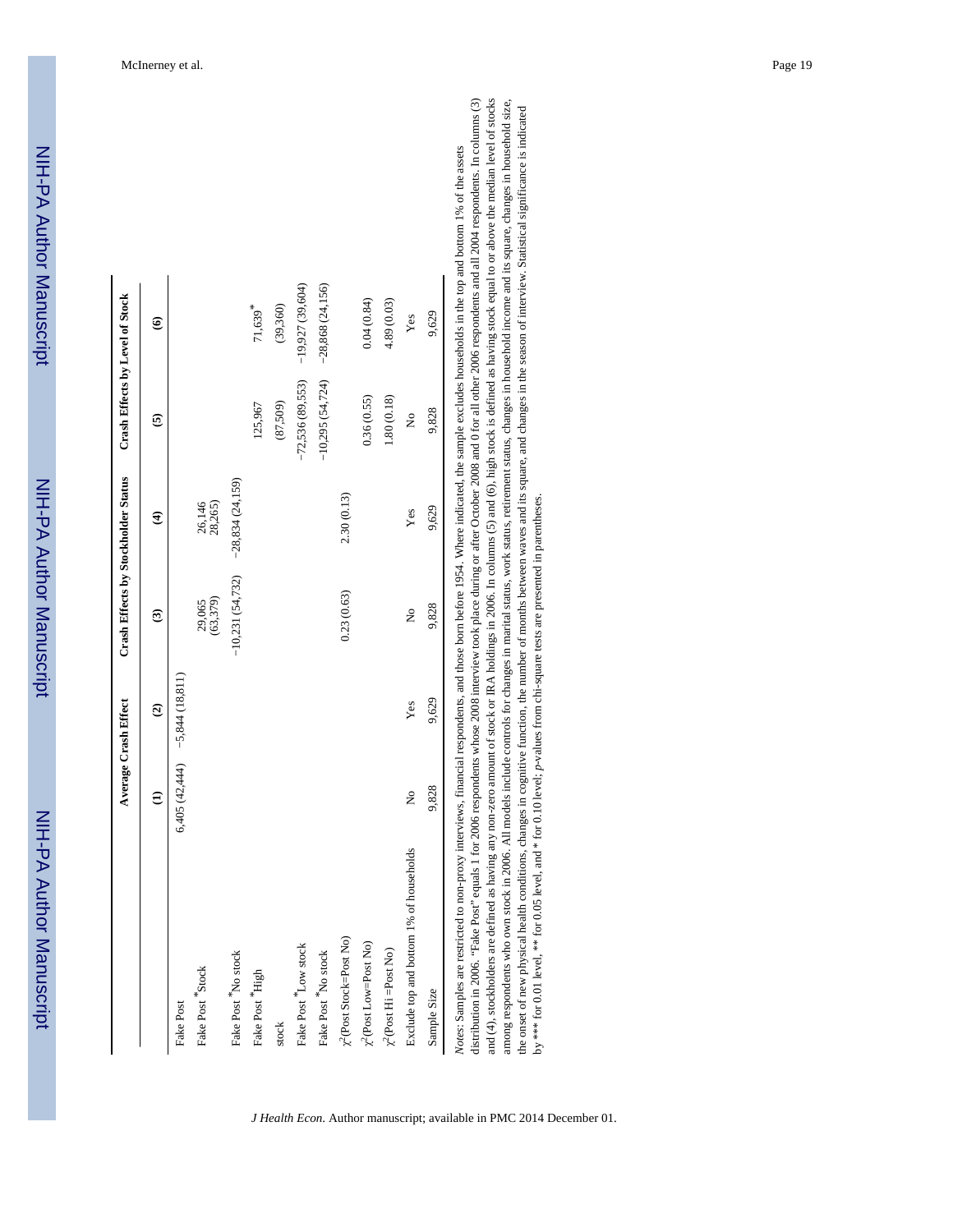#### **References**

- Apouey B, Clark AE. Winning Big But Feeling No Better? The Effect of Lottery Prizes on Physical and Mental Health. 2010 Jan. IZA Discussion Paper No. 4730.
- Ásgeirsdóttir TL, Corman H, Noonan K, Ólafsdóttir Þórhildur, Reichman NE. Are Recessions Good for Your Health Behaviors? Impacts of the Economic Crisis in Iceland. 2012 Jul. NBER Working Paper No. 18233.
- Bogan VL, Fertig AR. Portfolio Choice and Mental Health. Review of Finance. 2012 forthcoming.
- Bradford WD, Lastrapes WD. A Prescription for Unemployment? Recessions and the Demand for Mental Health Drugs. Health Economics. 2013 forthcoming.
- Bricker J, Kennickell AB, Moore KB, Sabelhaus J. Changes in U.S. Family Finances from 2007 to 2010: Evidence from the Survey of Consumer Finances. The Federal Reserve Bulletin. 2012; 98(2)
- Burgard S, Seefeldt K, Zelner SW. Housing Instability and Health: Findings from the Michigan Recession and Recovery Study. 2012 Jan. PSC Research Report No. 12-749.
- Case, A. Does Money Protect Health Status? Evidence from South African Pensions. In: Wise, DA., editor. Perspectives on the Economics of Aging. Chicago: University of Chicago Press; 2004.
- Chung W, Kim B. Money Transfer and Birth Weight: Evidence from Alaska. 2011 Working paper.
- Coile C, Levine PB. The Market Crash and Mass Layoffs: How the Current Economic Crisis May Affect Retirement. 2009 Oct. NBER Working Paper No.15395.
- Currie J, Tekin E. Is there a Link Between Foreclosure and Health? 2011 Aug. NBER Working Paper No. 17310.
- Deaton A. The Financial Crisis and the Well-Being of Americans. Oxford Economic Papers. 2012; 64:1–26. [PubMed: 22389532]
- Dohrenwend BS. Life Events as Stressors: A Methodological Inquiry. Journal of Health and Social Behavior. 1973; 14(2):167–175. [PubMed: 4717129]
- Evans WN, Moore TJ. The Short-Term Mortality Consequences of Income Receipt. Journal of Public Economics. 2011; 95(11):1410–1424.
- Evans WN, Moore TJ. Liquidity, Economic Activity, and Mortality. Review of Economics and Statistics. 2012; 94(2):400–418.
- Frijters P, Haisken-DeNew JP, Shields MA. The Causal Effect of Income on Health: Evidence from German Reunification. Journal of Health Economics. 2005; 24:997–1017. [PubMed: 16129130]
- Gallo WT, Bradley EH, Siegal M, Kasl SV. Health Effects of Involuntary Job Loss Among Older Workers: Findings from the Health and Retirement Study. Journal of Gerontology: Social Sciences. 55B(3):S131–S140.
- Ganzini L, McFarland BH, Cutler D. Prevalence of Mental Disorders after Catastrophic Financial Loss. Journal of Nervous and Mental Disease. 1990; 178(11):680–685. [PubMed: 2230754]
- Gardner J, Oswald AJ. Money and Mental Well-being: A Longitudinal Study of Medium-sized Lottery Wins. Journal of Health Economics. 2007; 26(1):49–60. [PubMed: 16949692]
- Gustman AL, Steinmeier TL, Tabatabai N. How Did the Recession of 2007-2009 Affect the Wealth and Retirement of the Near Retirement Age Population in the Health and Retirement Study? 2011 Oct. NBER Working Paper No. 17547.
- Hudomiet P, Kezdi G, Willis RJ. Stock Market Crash and Expectations of American Households. Journal of Applied Econometrics. 2011; 26:393–415.
- Kahneman D, Tversky A. Choices, Values, and Frames. American Psychologist. 1984; 39:341–350.
- Kendler KS, Karkowski LM, Prescott CA. Causal Relationship between Stressful Life Events and the Onset of Major Depression. American Journal of Psychiatry. 1999; 156(6):837–841. [PubMed: 10360120]
- Kim B, Ruhm CJ. Inheritances, Health, and Death. Health Economics. 2012; 21(2):127–144. [PubMed: 22223557]
- Kuhn, Andreas. The Public Health Cost of Job Loss. Journal of Health Economics. 2009; 28(6):1099– 1115. [PubMed: 19833399]
- Lindahl M. Estimating the Effect of Income on Health and Mortality: Using Lottery Prizes as an Exogenous Source of Variation in Income. Journal of Human Resources. 2005; 40(1):144–168.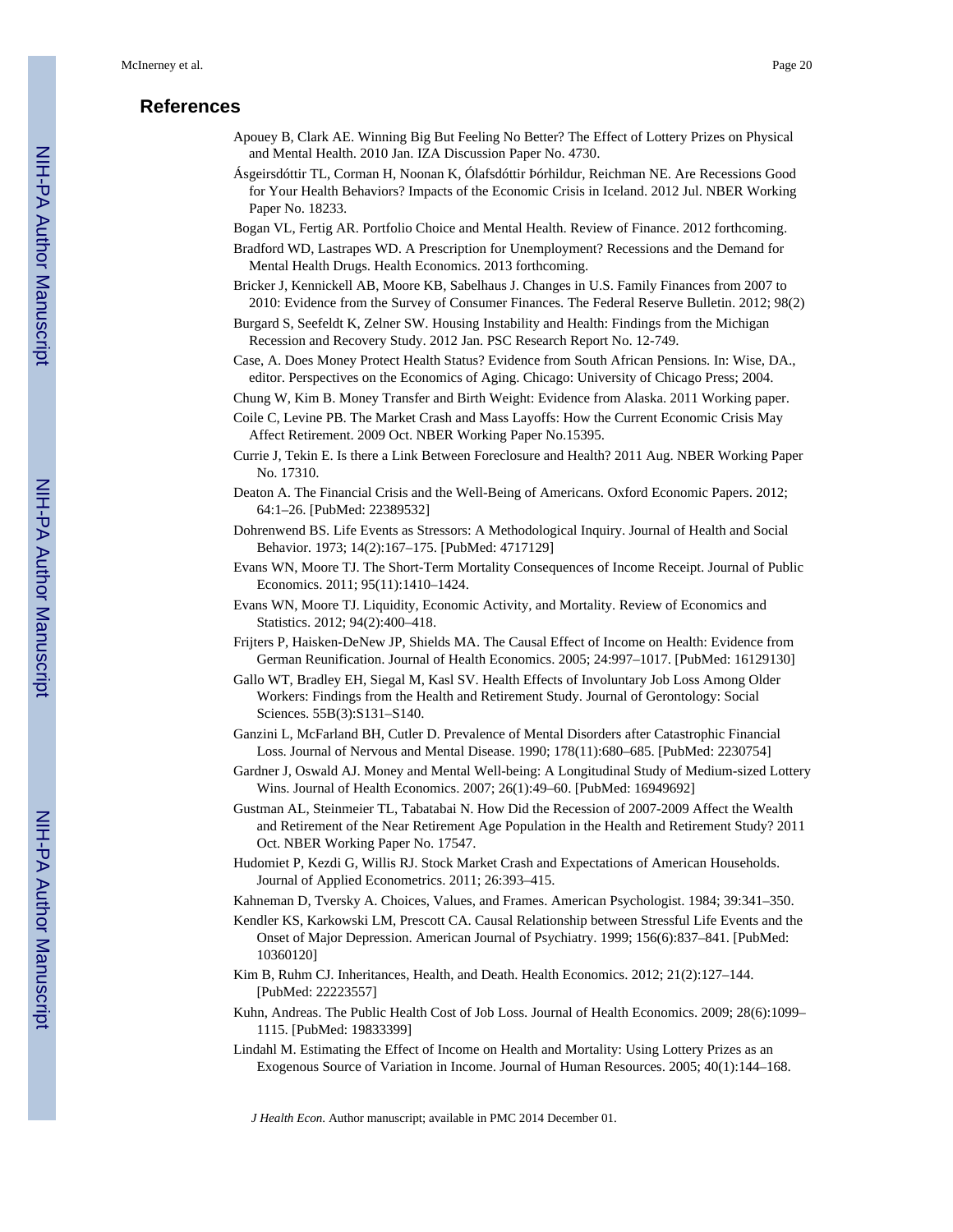- Mazure, Carolyn M.; Bruce, Martha L.; Maciejewski, Paul K.; Jacobs, Selby C. Adverse Life Events and Cognitive-Personality Characteristics in the Prediction of Major Depression and Antidepressant Response. American Journal of Psychiatry. 2000; 157(6):896–903. [PubMed: 10831468]
- McEwen BS. Stress, adaptation, and disease: Allostasis and Allostatic Load. Annals of the New York Academy of Sciences. 1998; 840(1):33–44. [PubMed: 9629234]
- McFall BH. Crash and Wait? The Impact of the Great Recession on the Retirement Plans of Older Americans. American Economic Review: Papers and Proceedings. 2011; 101(3):40–44.
- Meer J, Miller DL, Rosen H. Exploring the Health-Wealth Nexus. Journal of Health Economics. 2003; 22(5):713–720. [PubMed: 12946455]
- Rabkin JG, Struening EL. Life Events, Stress, and Illness. Science. 1976; 194:1013–1020. [PubMed: 790570]
- Radloff LS. The CES-D scale: A self-report depression scale for research in the general population. Applied Psychological Measurement. 1977; 1(3):385–401.
- RAND HRS Data Version K. Produced by the RAND Center for the Study of Aging, with funding from the National Institute on Aging and the Social Security Administration. Santa Monica, CA: 2010.
- Robert, C. Working paper. Harvard University; 2011 May. Wealth and Well-Being: Lessons from Indian Debt Relief.
- Ruhm C. Are Recessions Good for Your Health? Quarterly Journal of Economics. 2000; 115(2):617– 650.
- Schneiderman N, Ironson G, Siegel SD. Stress and Health:Psychological, behavioral, and biological determinants. Annual Review of Clinical Psychology. 2005; 1:607–628.
- Schnittker J. When Mental Health Becomes Health: Age and the Shifting Meaning of Self-Rated Health. The Milbank Quarterly. 2005; 83:397–423. [PubMed: 16201998]
- Shane RE, Woodruff PG, Dinno A, Covinsky KE, Walter LC. Prevalence and Risk Factors for Depressive Symptoms in Persons with Chronic Obstructive Pulmonary Disease. Journal of General Internal Medicine. 2008; 23(11):1757–1762. [PubMed: 18690488]
- Simon, Naomi M. Treating Complicated Grief. JAMA, The Journal of American Medical Association. 2013; 310(4):416–423.
- Smith JP. Unraveling the SES–Health Connection. Population and Development Review. 2004; 30:108–132.
- Snyder SE, Evans WN. The Effect of Income on Mortality: Evidence from the Social Security Notch. Review of Economics and Statistics. 2006; 88(3):482–495.
- Soto, M. Fact Sheet on Retirement Policy. Washington, DC: The Urban Institute; 2008. How Is the Financial Crisis Affecting Retirement Savings?. December 3, 2008, Update
- Steffick, DE. [accessed May, 23, 2013] Documentation of Affective Functioning Measures in the Health and Retirement Study. HRS/AHEAD Documentation Report, DR-005. 2000. Ann Arbor, MI: Survey Research Center, University of Michigan. Available at http://hrsonline.isr.umich.edu/ sitedocs/userg/dr-005.pdf,
- Sullivan D, von Wachter T. Job Displacement and Mortality: An Analysis Using Administrative Data. The Quarterly Journal of Economics. 2009; 124(3):1265–1306.
- Tefft N. Insights on Unemployment, Unemployment Insurance, and Mental Health. Journal of Health Economics. 2011; 30(2):258–264. [PubMed: 21349596]
- Tefft N. Mental Health and Employment: The SAD Story. Economics & Human Biology. 2012; 10(3): 242–255. [PubMed: 21907647]
- Turvey CL, Wallace RB, Herzog R. A revised CES-D measure of depressive symptoms and a DSMbased measure of major depressive episodes in the elderly. International Psychogeriatrics. 1999; 11:139–148. [PubMed: 11475428]
- Wooldridge, JM. Introductory Econometrics: A Modern Approach. 3rd. Mason, Ohio: Thomson South-Western; 2006.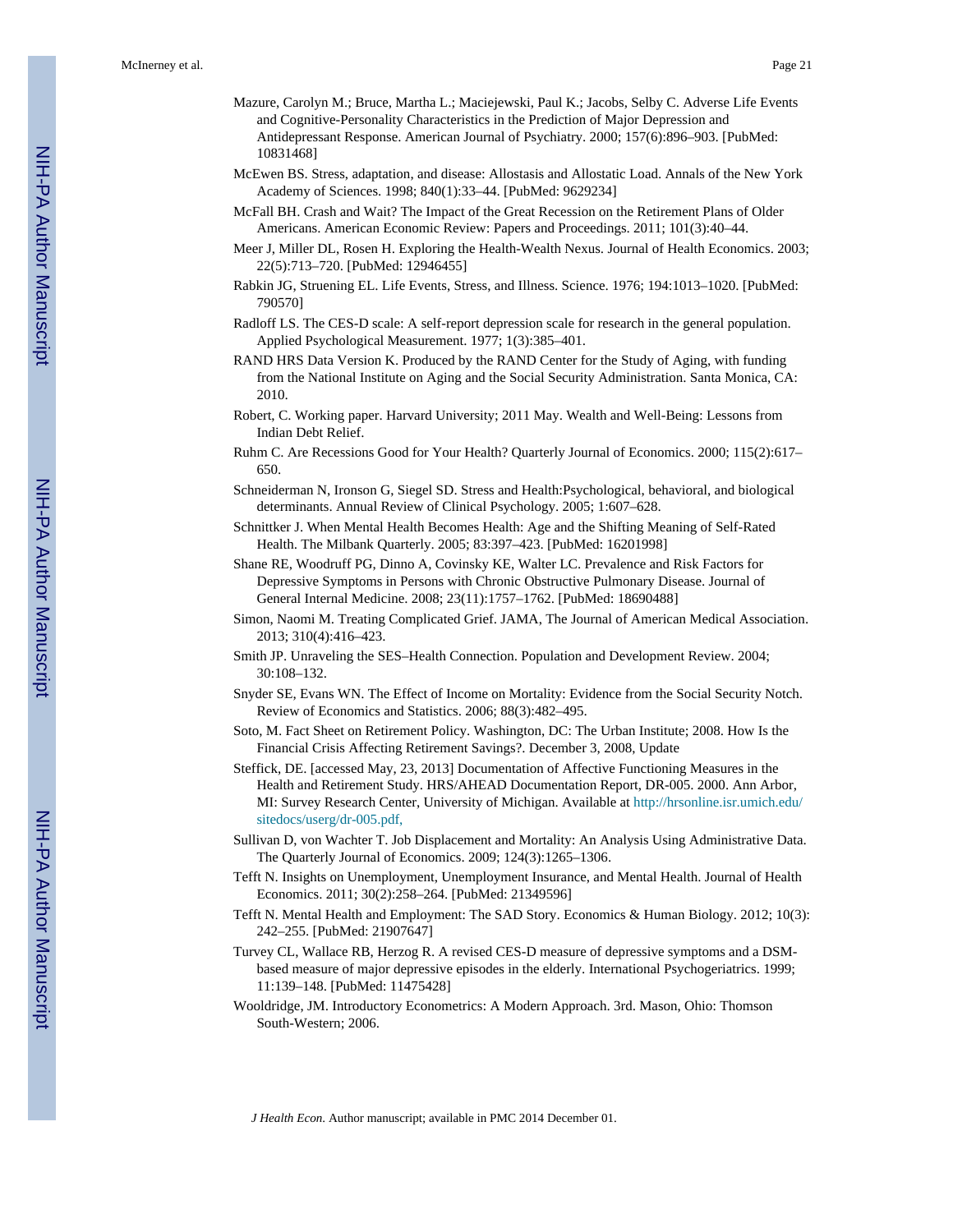

**Figure 1. DJIA Daily Closing Value by 2008 HRS Fielding Date**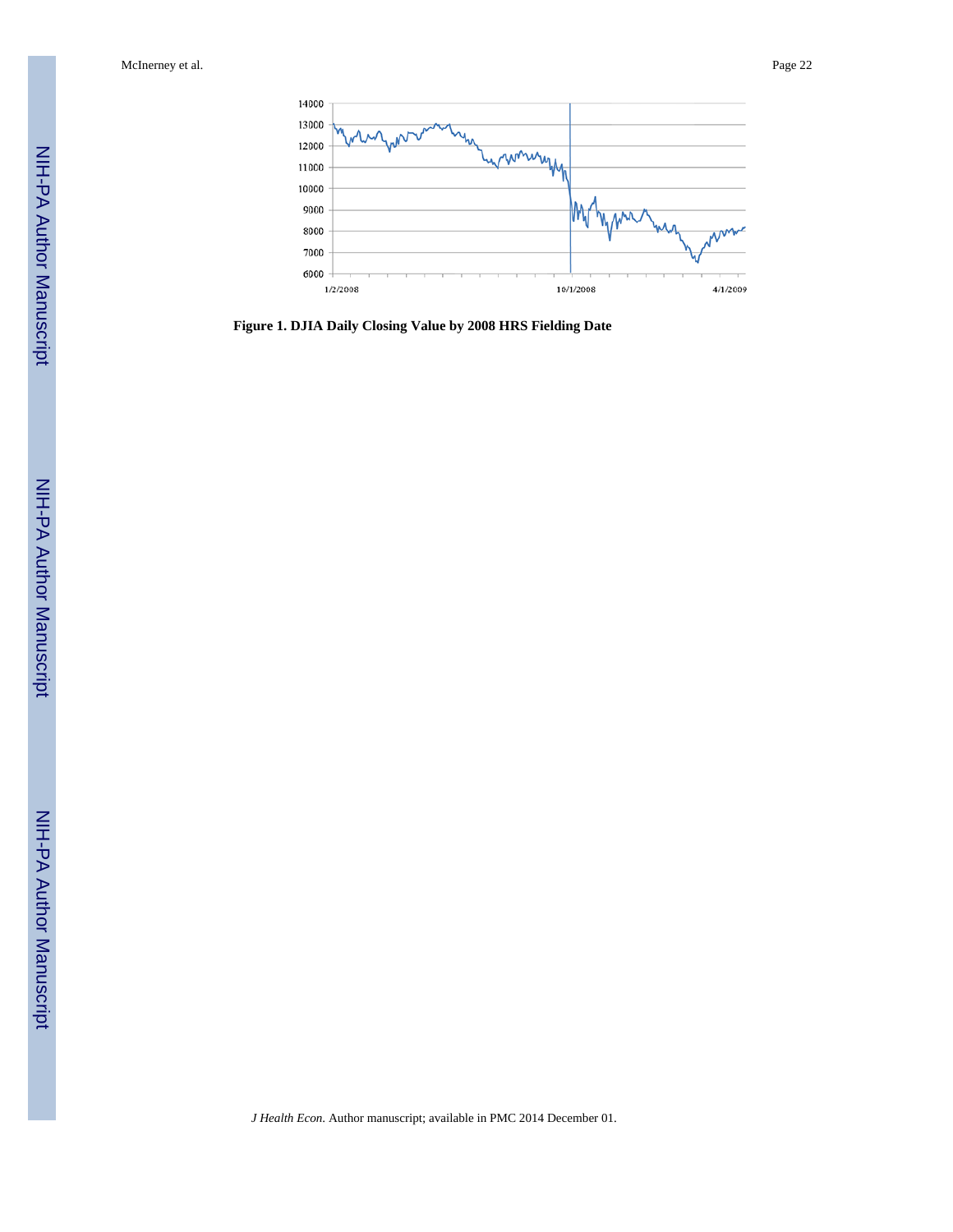

**Figure 2A. FHFA House Price Index, All Transactions**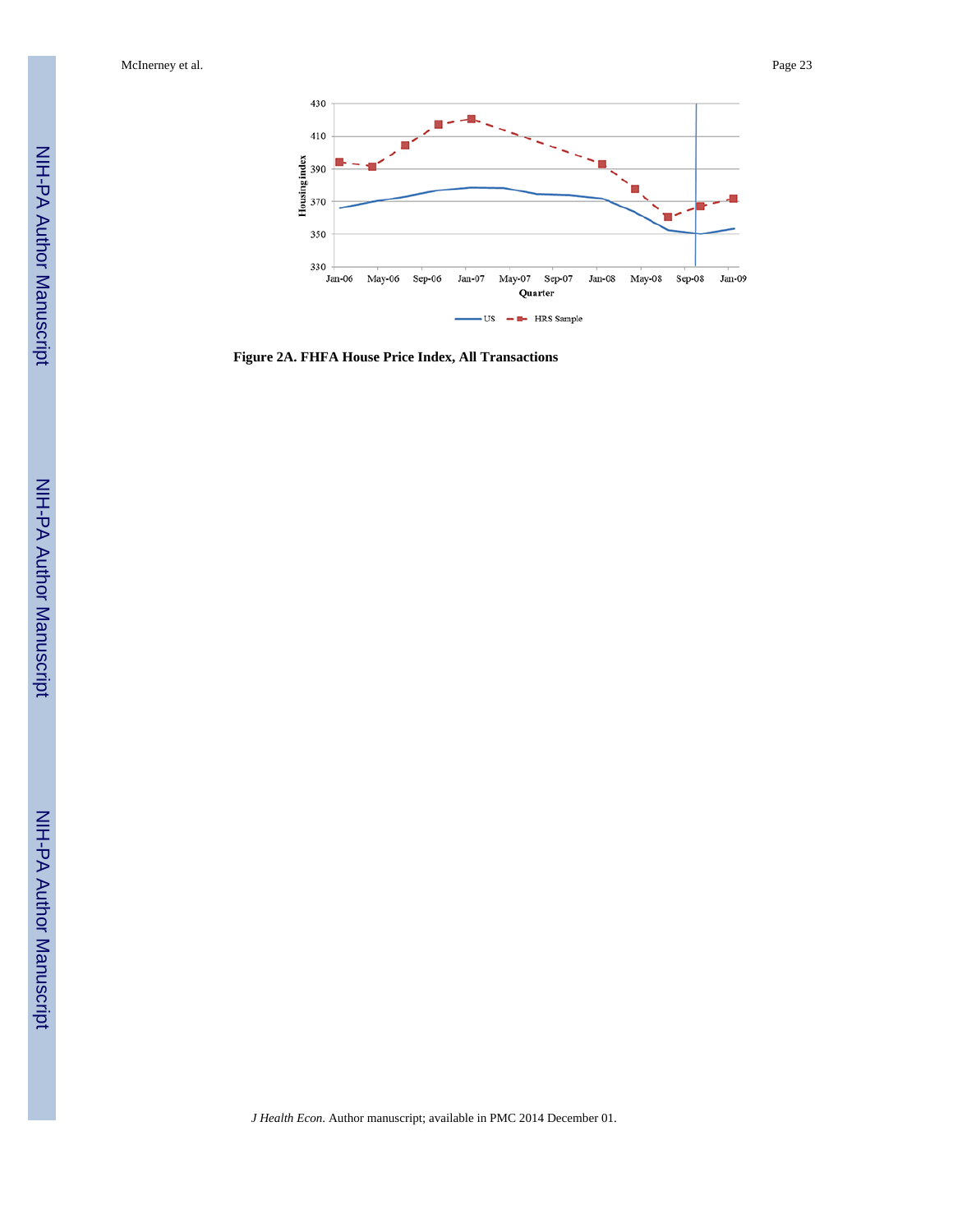

**Figure 2B. FHFA House Price Index, Purchase Only, Adjusted**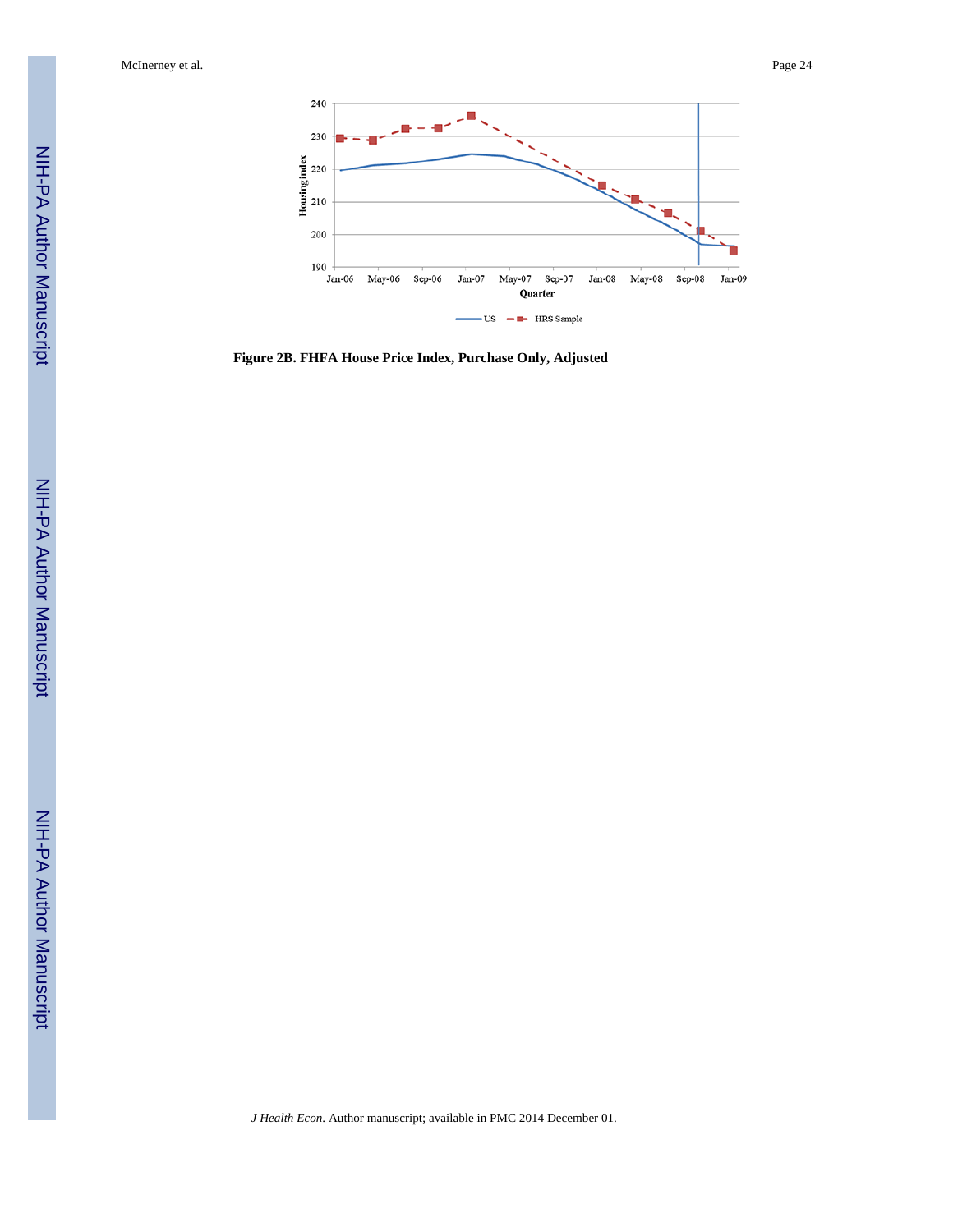|                                                             |  | Table 1 |  |
|-------------------------------------------------------------|--|---------|--|
| <b>Descriptive Statistics for HRS Financial Respondents</b> |  |         |  |

|                                            |                     | Full Sample $(n=10,020)$ |                     | Interviewed Post-Crash (n=815) |
|--------------------------------------------|---------------------|--------------------------|---------------------|--------------------------------|
|                                            | 2006                | 2008                     | 2006                | 2008                           |
| Non-housing wealth (2008 \$)               | 344,491 (1,912,915) | 292,861** (974,735)      | 506,150 (3,863,789) | 271,484 * (739,056)            |
| Financial wealth (2008 \$)                 | 147,471 (1,115,278) | 133,699 (546,440)        | 140,331 (634,355)   | 113,830 (394,535)              |
| CES-D                                      | 1.54                | $1.48***$                | 1.65                | 1.62                           |
| $CES-D>=3$                                 | 23.2%               | 21.7% **                 | 24.7%               | 24.8%                          |
| Rx for depression                          | 15.3%               | 15.5%                    | 16.7%               | 17.6%                          |
| Feels depressed                            | 16.8%               | $13.4\%$ ***             | 18.2%               | 16.6%                          |
| Self-Reported (SR) health (1=exc., 5=poor) | 2.84                | $2.94***$                | 2.82                | $2.94***$                      |
| Excellent/very good SR health              | 40.4%               | $37.3\%$ ***             | 40.4%               | 38.9%                          |
| Age                                        | 68.73 (9.87)        | $70.7***(9.89)$          | 65.99 (9.67)        | $68.31***(9.73)$               |
| Female                                     | 0.57                | 0.57                     | 0.59                | 0.59                           |
| <b>Black</b>                               | 0.16                | 0.16                     | 0.15                | 0.15                           |
| Hispanic                                   | 0.09                | 0.09                     | 0.10                | 0.10                           |
| Other race                                 | 0.04                | 0.04                     | 0.06                | 0.06                           |
| Less than high school                      | 0.21                | 0.21                     | 0.21                | 0.21                           |
| Some college                               | 0.04                | 0.04                     | 0.05                | 0.05                           |
| College degree                             | 0.12                | 0.12                     | 0.12                | 0.12                           |
| Advanced degree                            | 0.10                | 0.10                     | 0.10                | 0.10                           |
| Other education                            | 0.003               | 0.003                    | 0.007               | 0.007                          |
| <b>Education</b> missing                   | 0.001               | 0.001                    | 0.002               | 0.002                          |
| Never married                              | 0.04                | 0.05                     | 0.05                | 0.05                           |
| Widowed                                    | 0.28                | $0.30**$                 | 0.24                | 0.27                           |
| Separated/divorced                         | 0.17                | 0.17                     | 0.18                | 0.18                           |
| Marital status missing                     | $\boldsymbol{0}$    | $0.0004^{**}$            | $\boldsymbol{0}$    | $0.002\,$                      |
| Household income (in 2008 \$)              | 60,080 (184,595)    | 62,102 (610,002)         | 70,812 (120,803)    | 75,348 (272,277)               |
| No. persons in household                   | 2.00(1.14)          | $1.98^*$ (1.12)          | 2.13(1.28)          | 2.09(1.34)                     |
| Cognitive impairment category              | 1.23(0.50)          | $1.26***(0.54)$          | 1.22(0.50)          | 1.25(0.54)                     |

*Notes*: The sample size in the column header row refers to the number of respondents with non-missing data on wealth. Missing data on mental health measures results in fewer observations. Statistically significant differences between 2008 and 2006 values are indicated by \*\*\* for 0.01 level, \*\* for 0.05 level, and \* for 0.10 level.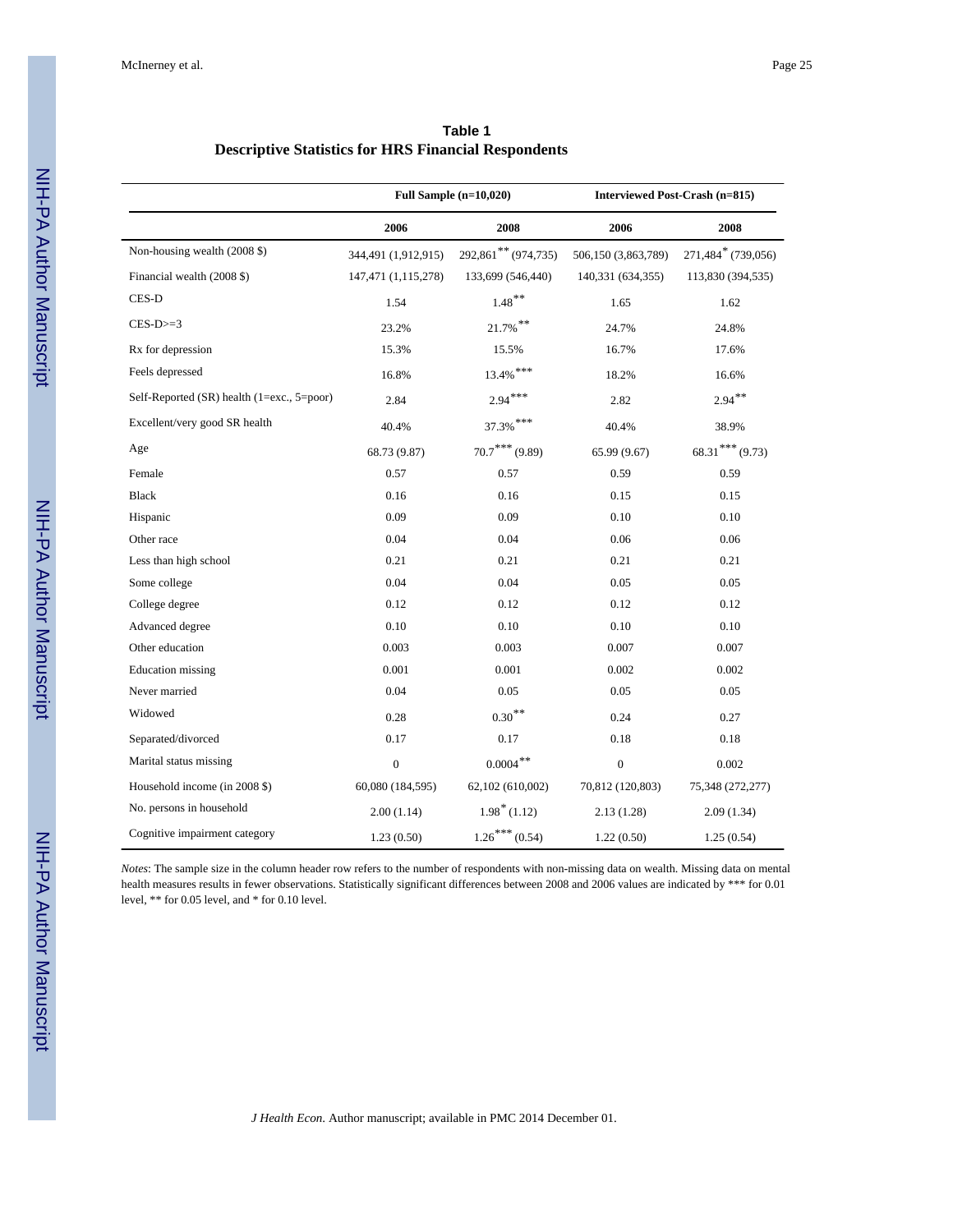| <u>חרו וח</u> |
|---------------|
|               |
|               |
|               |
|               |
|               |
|               |
|               |
|               |
| ì             |
|               |
|               |
|               |
| i             |
| I             |
|               |
|               |
|               |
|               |
|               |
|               |

# **Table 2**

# Absolute Changes in Non-Housing Wealth from 2006 to 2008 **Absolute Changes in Non-Housing Wealth from 2006 to 2008**

|                                              | <b>Average Crash Effect</b>                           |               | Crash Effects by Stockholder Status                      |                        | Crash Effects by Level of Stock |                         |
|----------------------------------------------|-------------------------------------------------------|---------------|----------------------------------------------------------|------------------------|---------------------------------|-------------------------|
|                                              | $\widehat{z}$                                         | $\widehat{c}$ | $\widehat{\mathbf{c}}$                                   | $\widehat{\mathbf{f}}$ | $\mathbf{e}$                    | $\hat{\bullet}$         |
| Post                                         | $-238,309$ <sup>**</sup> (107,575) $-43,798$ (39,183) |               |                                                          |                        |                                 |                         |
| Post *Stock                                  |                                                       |               | $-511,926$ <sup>***</sup> (129,554) $-81,489$ * (47,409) |                        |                                 |                         |
| Post *No stock                               |                                                       |               | $-36,560(119,993)$                                       | $-16,653(43,642)$      |                                 |                         |
| Post *High stock                             |                                                       |               |                                                          |                        | $-1,084,033$ ***(159,783)       | $-223,581$ *** (59,309) |
| $\mathop{\mathrm{Post}}\nolimits$ *Low stock |                                                       |               |                                                          |                        | 76,963 (161,416)                | 55,413 (58,534)         |
| Post *No stock                               |                                                       |               |                                                          |                        | $-38,264(119,772)$              | $-17,078(43,607)$       |
| $\chi^2(\rm Post\,Stock\rm-Post\,No)$        |                                                       |               | 14.32 (0.00)                                             | 1.99 (0.16)            |                                 |                         |
| $\chi^2$ (Post Low=Post No)                  |                                                       |               |                                                          |                        | 0.53(0.47)                      | 1.59 (0.21)             |
| $\chi^2$ (Post Hi =Post No)                  |                                                       |               |                                                          |                        | 44.68 (0.00)                    | 12.65 (0.00)            |
| Exclude top and bottom 1% of households      | ż                                                     | Yes           | ż                                                        | Yes                    | $\frac{1}{2}$                   | Yes                     |
| Sample Size                                  | 10,020                                                | 9,821         | 10,020                                                   | 9,821                  | 10,020                          | 9,821                   |

respondents who own stocks/IRAs in 2006, low stock is defined as having stock/IRA wealth below the median level of stocks/IRA wealth among respondents who own stocks/IRAs in 2006, and no stock is distribution in 2006. "Post" equals 1 for respondents interviewed in or after October 2008 and 0 for all other 2008 respondents and all 2006 respondents. In columns (3) and (4), stockholders are defined as respondents who own stocks/IRAs in 2006, low stock is defined as having stock/IRA wealth below the median level of stocks/IRA wealth among respondents who own stocks/IRAs in 2006, and no stock is defined as having no stock/IRA wealth in 2006. All models include controls for changes in marial status, work status, retirement status, changes in household income and its square, changes in household distribution in 2006. "Post" equals 1 for respondents interviewed in or after October 2008 and 0 for all other 2008 respondents and all 2006 respondents. In columns (3) and (4), stockholders are defined as defined as having no stock/IRA wealth in 2006. All models include controls for changes in marital status, work status, retirement status, changes in household income and its square, changes in household having any non-zero amount of stock or IRA holdings in 2006. In columns (5) and (6), high stock is defined as having stock/IRA wealth equal to or above the median level of stocks/IRA wealth among having any non-zero amount of stock or IRA holdings in 2006. In columns (5) and (6), high stock is defined as having stock/IRA wealth equal to or above the median level of stocks/IRA wealth among size, the onset of new physical health conditions, changes in cognitive function, the number of months between waves and its square, and changes in the season of interview. Statistical significance is size, the onset of new physical health conditions, changes in cognitive function, the number of months between waves and its square, and changes in the season of interview. Statistical significance is indicated by \*\*\*for 0.01 level, \*\*for 0.05 level, and \*for 0.10 level; p-values from chi-square tests are presented in parentheses. indicated by \*\*\*for 0.01 level, \*\*for 0.05 level, and \*for 0.10 level; *p*-values from chi-square tests are presented in parentheses.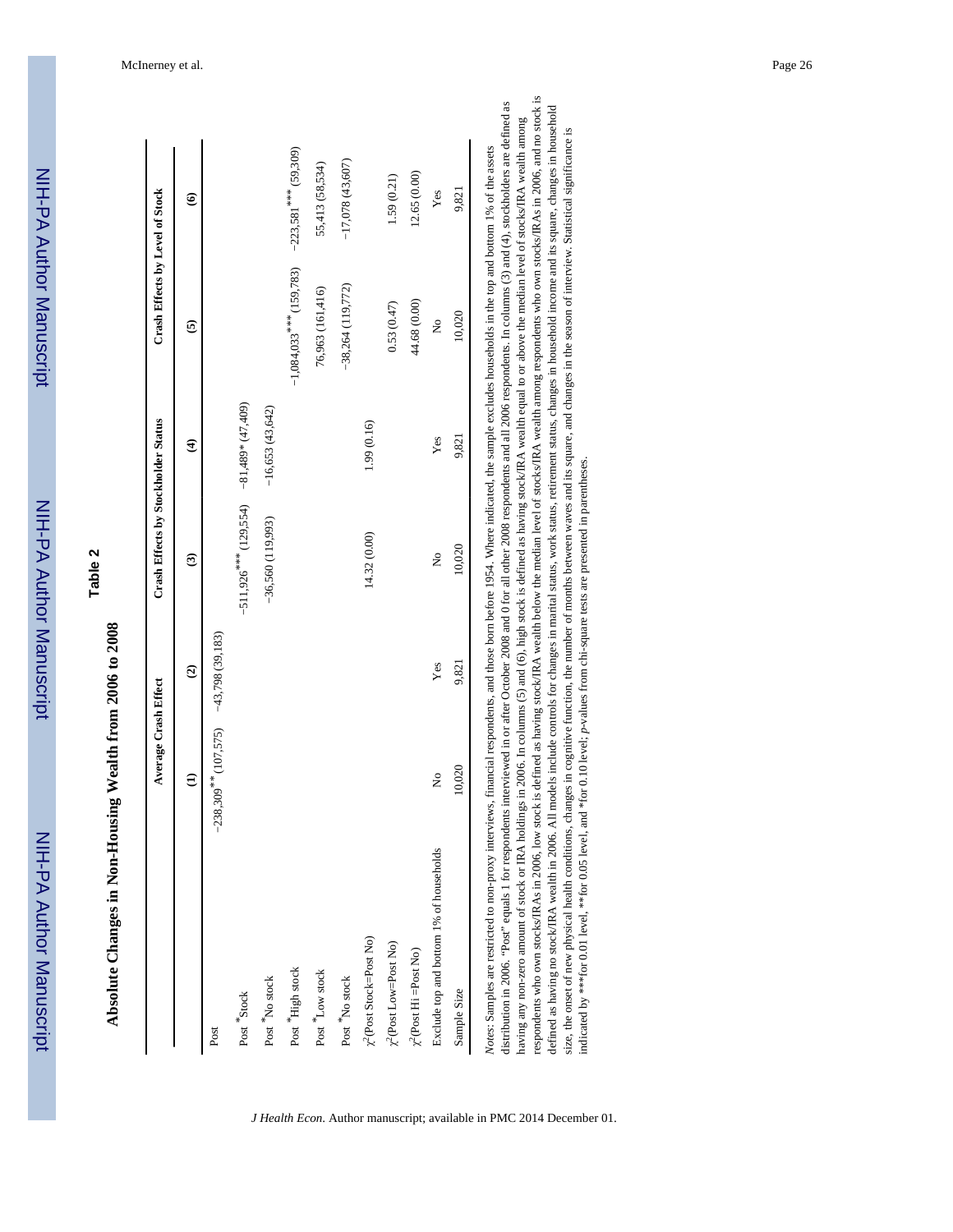| c |  |
|---|--|
|   |  |
| ω |  |
| ο |  |
|   |  |
| Ĕ |  |
|   |  |
|   |  |
|   |  |
|   |  |
|   |  |
|   |  |
|   |  |
|   |  |
|   |  |

| CONG.<br>$\frac{3}{2}$ |
|------------------------|
| í                      |
| i                      |
| j                      |
| J<br>I                 |
|                        |
| י<br>ק                 |
| J<br>i                 |
| l<br>I                 |
| I                      |

|                                         |                     | Average Crash Effect  |                         | <b>Crash Effects by Stockholder Status</b> |                                    | Crash Effects by Level of Stock |
|-----------------------------------------|---------------------|-----------------------|-------------------------|--------------------------------------------|------------------------------------|---------------------------------|
|                                         | $\widehat{E}$       | $\widehat{c}$         | $\widehat{\mathbf{c}}$  | $\widehat{\mathbf{t}}$                     | $\overline{6}$                     | $\widehat{\bullet}$             |
| Post                                    | (0.097)<br>$-0.111$ | $-0.085$<br>$(0.098)$ |                         |                                            |                                    |                                 |
| Post *Stock                             |                     |                       | $-0.296$ ***<br>(0.111) | $-0.269$ **<br>(0.113)                     |                                    |                                 |
| Post *No stock                          |                     |                       | $\frac{0.089}{(0.113)}$ | $0.108$<br>$(0.114)$                       |                                    |                                 |
| Post *High stock                        |                     |                       |                         |                                            | $-0.522$ <sup>***</sup><br>(0.134) | $-0.491$ ***<br>(0.138)         |
| Post Low stock                          |                     |                       |                         |                                            | $-0.048$<br>(0.138)                | $\frac{-0.044}{(0.138)}$        |
| Post *No stock                          |                     |                       |                         |                                            | $\frac{0.087}{(0.113)}$            | $0.107$<br>$(0.114)$            |
| $\chi^2$ (Post Stock=Post No)           |                     |                       | 11.54 (0.00)            | 10.95 (0.00)                               |                                    |                                 |
| $\chi^2$ (Post Low=Post No)             |                     |                       |                         |                                            | 0.94(0.33)                         | 1.16 (0.28)                     |
| $\chi^2$ (Post Hi =Post No)             |                     |                       |                         |                                            | 20.20 (0.00)                       | 18.59 (0.00)                    |
| Exclude top and bottom 1% of households | $\frac{1}{2}$       | Yes                   | $\frac{1}{2}$           | Yes                                        | Σò                                 | Yes                             |
| Sample Size                             | 8,133               | 8,033                 | 8,133                   | 8,033                                      | 8,133                              | 8,033                           |

changes in household income and its square, changes in household size, the onset of new physical health conditions, changes in cognitive function, the number of months between waves and its square, and changes in household income and its square, changes in household size, the onset of new physical health conditions, changes in cognitive function, the number of months between waves and its square, and among respondents who own stocks/IRAs in 2006, and no stock is defined as having no stock/IRA wealth in 2006. All models include controls for changes in marital status, work status, retirement status, equal to or above the median level of stocks/IRA wealth among respondents who own stocks/IRAs in 2006, low stock is defined as having stock/IRA wealth below the median level of stocks/IRA wealth among respondents who own stocks/IRAs in 2006, and no stock is defined as having no stock/IRA wealth in 2006. All models include controls for changes in marital status, work status, retirement status, equal to or above the median level of stocks/IRA wealth among respondents who own stocks/IRAs in 2006, low stock is defined as having stock/IRA wealth below the median level of stocks/IRA wealth respondents. In columns (3) and (4), stockholders are defined as having any non-zero amount of stock or IRA holdings in 2006. In columns (5) and (6), high stock is defined as having stockIRA wealth respondents. In columns (3) and (4), stockholders are defined as having any non-zero amount of stock or IRA holdings in 2006. In columns (5) and (6), high stock is defined as having stock/IRA wealth fore 1954. Where indicated, the sample ill other 2008 respondents and all 2006 Notes: The dependent variable is the natural log of non-housing wealth. Samples are restricted to non-proxy interviews, financial respondents, and those born before 1954. Where indicated, the sample excludes households in the top and bottom 1% of the assets distribution in 2006. "Post" equals 1 for respondents interviewed in or after October 2008 and 0 for all other 2008 respondents and all 2006 respondents and all 20 changes in the season of interview. Statistical significance is indicated by \*\*\*for 0.01 level, \*\* for 0.05 level, and \* for 0.10 level; p-values from chi-square tests are presented in parentheses. changes in the season of interview. Statistical significance is indicated by \*\*\*for 0.01 level, \*\* for 0.05 level, and \* for 0.10 level; *p*-values from chi-square tests are presented in parentheses.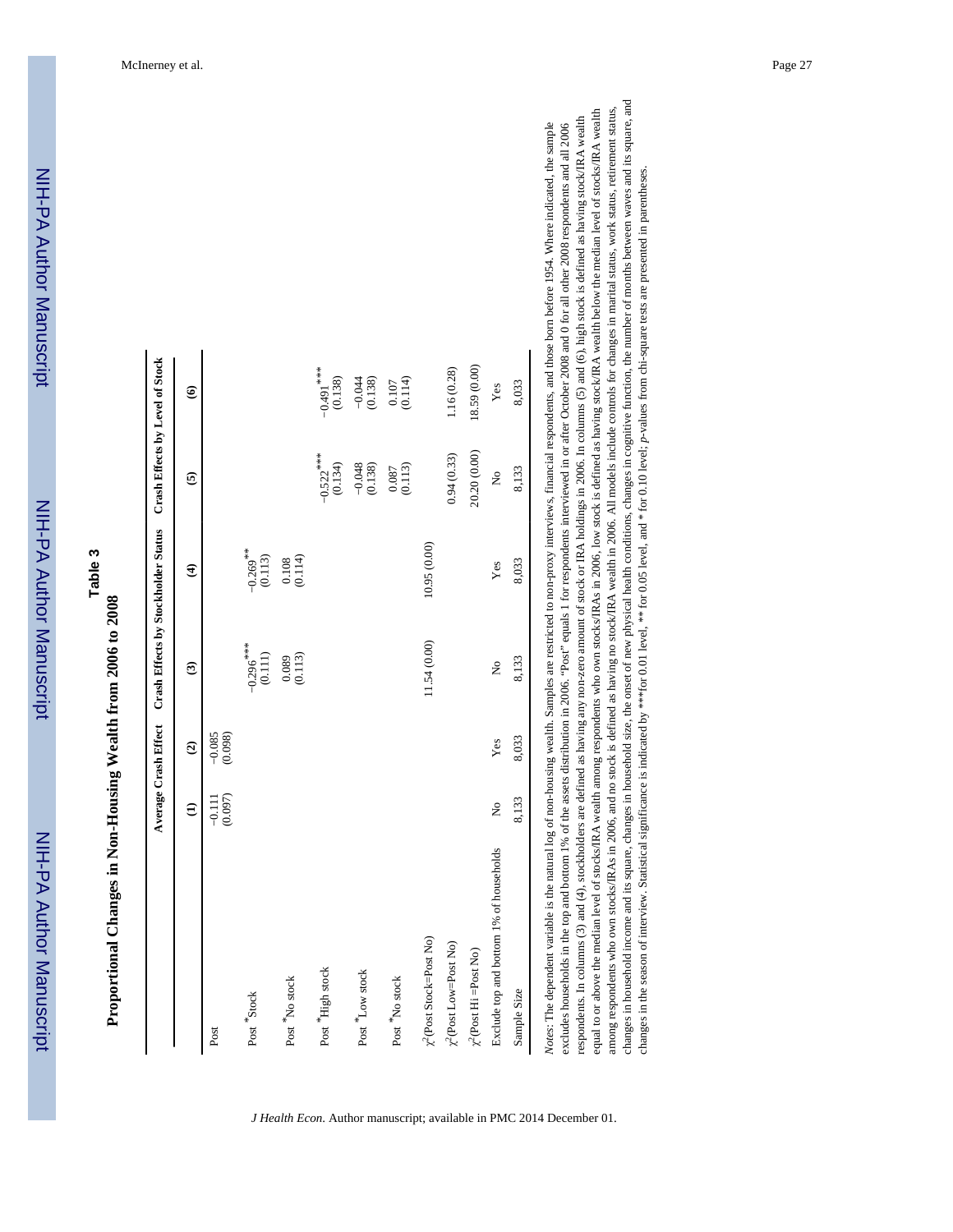**Table 4**

| $\tilde{\phantom{a}}$<br>$\frac{5}{1}$ |
|----------------------------------------|
|                                        |
| í                                      |
| I                                      |
| i                                      |
| J<br>ļ                                 |
|                                        |
| D<br>i                                 |
|                                        |
| I                                      |
| ľ                                      |

|                                       |                     | Average Crash Effect | Crash Effects by Stockholder Status Crash Effects by Level of Stock |                        |                     |                           |
|---------------------------------------|---------------------|----------------------|---------------------------------------------------------------------|------------------------|---------------------|---------------------------|
|                                       | $\widehat{e}$       | $\widehat{c}$        | $\widehat{\mathbf{c}}$                                              | $\widehat{\mathbf{t}}$ | $\overline{6}$      | $\widehat{\bullet}$       |
| Post                                  | (58, 286)<br>52,120 | (54,014)<br>38,679   |                                                                     |                        |                     |                           |
| Post *Stock                           |                     |                      | 30,708<br>(70,244)                                                  | 12,453<br>(65,358)     |                     |                           |
| Post <sup>*</sup> No stock            |                     |                      | $67,907$<br>$(65,060)$                                              | $57,567$<br>(60,165)   |                     |                           |
| Post High stock                       |                     |                      |                                                                     |                        | (86,794)<br>23,274  | $\frac{-1,208}{(81,830)}$ |
| Post *Low stock                       |                     |                      |                                                                     |                        | (87, 681)<br>38,360 | $25,616$<br>$(80,760)$    |
| Post *No stock                        |                     |                      |                                                                     |                        | (65,060)<br>67,885  | (60, 165)<br>57,526       |
| $\chi^2$ (Post Stock=Post No)         |                     |                      | 0.30(0.59)                                                          | 0.51(0.48)             |                     |                           |
| $\chi^2$ (Post Low=Post No)           |                     |                      |                                                                     |                        | 0.12(0.73)          | 0.16(0.69)                |
| $\chi^2$ (Post Hi =Post No)           |                     |                      |                                                                     |                        | 0.28(0.60)          | 0.54(0.46)                |
| Exclude top andbottom 1% ofhouseholds | $\frac{1}{2}$       | Yes                  | $\frac{1}{2}$                                                       | Yes                    | Σò                  | Yes                       |
| Sample Size                           | 10,020              | 9,821                | 10,020                                                              | 9,821                  | 10,020              | 9,821                     |

respondents who own stocks/IRAs in 2006, low stock is defined as having stock/IRA wealth below the median level of stocks/IRA wealth among respondents who own stocks/IRAs in 2006, and no stock is respondents who own stocks/IRAs in 2006, low stock is defined as having stock/IRA wealth below the median level of stocks/IRA wealth among respondents who own stocks/IRAs in 2006, and no stock is s (3) and (4), stockholders are defined as defined as having no stock/IRA wealth in 2006. All models include controls for changes in marital status, work status, retirement status, changes in household income and its square, changes in household distribution in 2006. "Post" equals 1 for respondents interviewed in or after October 2008 and 0 for all other 2008 respondents and all 2006 respondents. In columns (3) and (4), stockholders are defined as defined as having no stock/IRA wealth in 2006. All models include controls for changes in marital status, work status, retirement status, changes in household income and its square, changes in household having any non-zero amount of stock or IRA holdings in 2006. In columns (5) and (6), high stock is defined as having stock/IRA wealth equal to or above the median level of stocks/IRA wealth among having any non-zero amount of stock or IRA holdings in 2006. In columns (5) and (6), high stock is defined as having stock/IRA wealth equal to or above the median level of stocks/IRA wealth among size, the onset of new physical health conditions, changes in cognitive function, the number of months between waves and its square, and changes in the season of interview. Statistical significance is size, the onset of new physical health conditions, changes in cognitive function, the number of months between waves and its square, and changes in the season of interview. Statistical significance is op and bottom 1% of the assets Notes: Samples are restricted to non-proxy interviews, financial respondents, and those born before 1954. Where indicated, the sample excludes households in the top and bottom 1% of the assets indicated by \*\*\* 0.01 level, \*\*r 0.05 level, and \* for 0.10 level; p-values from chi-square tests are presented in parentheses. indicated by \*\*\* 0.01 level, \*\*r 0.05 level, and \* for 0.10 level; *p*-values from chi-square tests are presented in parentheses.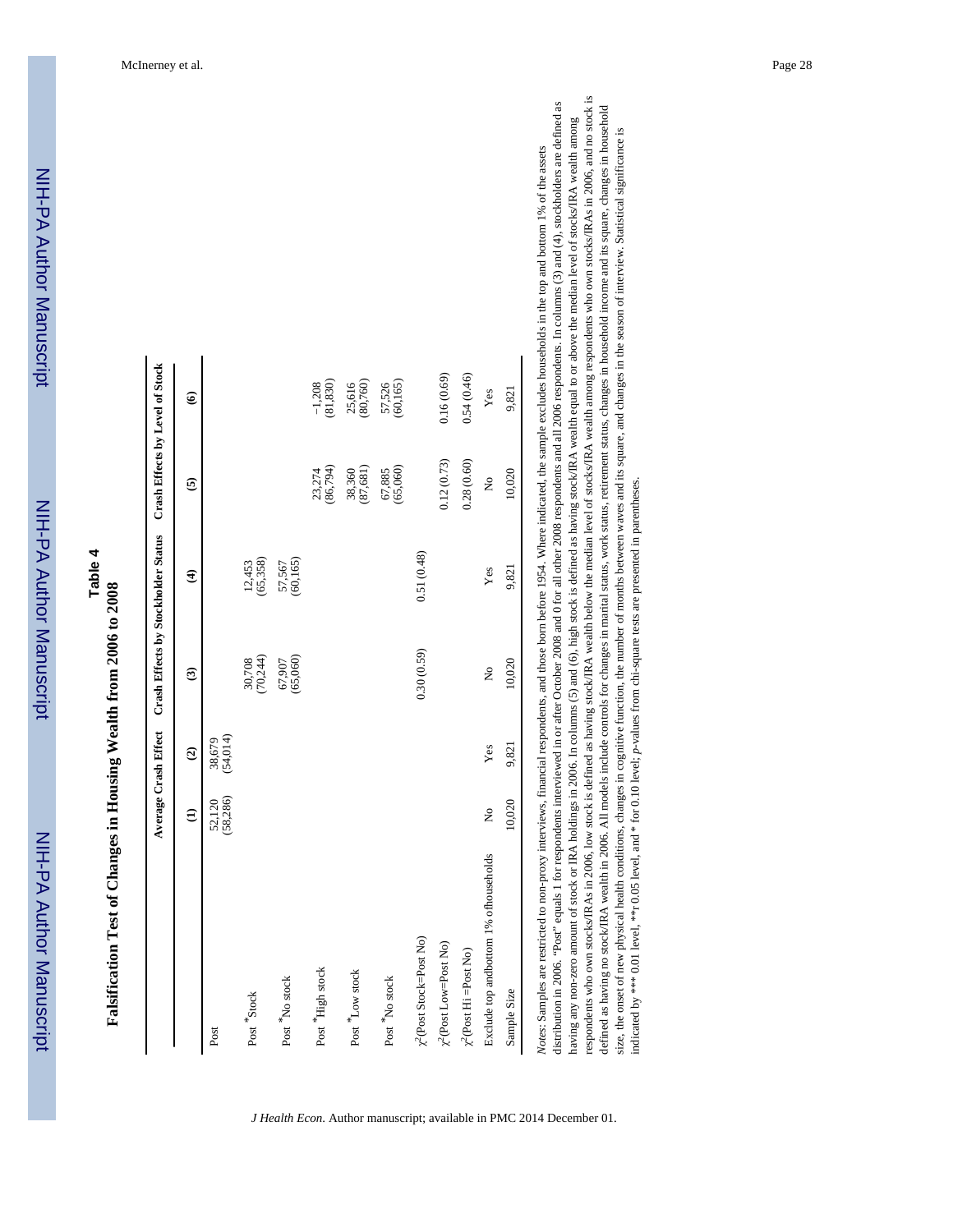| ი<br>ი |                          |
|--------|--------------------------|
|        |                          |
| j      |                          |
|        |                          |
|        |                          |
|        | はいせ                      |
|        |                          |
|        | <b>JUVL - 7UVL</b>       |
|        |                          |
|        | י<br>י                   |
|        | h fror                   |
|        | $W_{\text{cal}}$         |
|        | į                        |
|        |                          |
|        |                          |
|        |                          |
|        | i                        |
|        |                          |
|        |                          |
|        |                          |
|        |                          |
|        |                          |
|        | $\sin N$ <sub>on-1</sub> |
|        |                          |
|        |                          |
|        |                          |
|        |                          |
|        |                          |
|        | fects on Change          |
|        |                          |
|        |                          |
|        |                          |
|        |                          |
|        |                          |
|        |                          |
|        |                          |
|        | Jiocol                   |
|        |                          |
|        | ا<br>ا                   |

|                                         |                                     |                    |                           | Average Crash Effect Crash Effects by Stockholder Status | Crash Effects by Level of Stock |                          |
|-----------------------------------------|-------------------------------------|--------------------|---------------------------|----------------------------------------------------------|---------------------------------|--------------------------|
|                                         | $\widehat{z}$                       | $\widehat{c}$      | $\widehat{\mathbf{c}}$    | $\widehat{\mathbf{f}}$                                   | $\widehat{\mathbf{e}}$          | $\widehat{\bullet}$      |
| Fake Post                               | $133,220$ <sup>*</sup><br>(68, 296) | (34, 677)<br>6,422 |                           |                                                          |                                 |                          |
| Fake Post *Stock                        |                                     |                    | $420,932***$<br>(101,908) | 96,007 * (52,096)                                        |                                 |                          |
| Fake Post *No stock                     |                                     |                    | $-78,004$<br>(88,004)     | $-57,959$<br>(44,529)                                    |                                 |                          |
| Fake Post *High stock                   |                                     |                    |                           |                                                          | 965,278***<br>(140,500)         | $278,050***$<br>(72,507) |
| Fake Post *Low stock                    |                                     |                    |                           |                                                          | $-149,816$<br>(143, 781)        | $-88,357$<br>(72,956)    |
| Fake Post *No stock                     |                                     |                    |                           |                                                          | $-78,364$<br>(87, 863)          | $-58,097$<br>(44, 499)   |
| $\chi^2$ (Post Stock=Post No)           |                                     |                    | 14.45 (0.00)              | 5.31 (0.02)                                              |                                 |                          |
| $\chi^2$ (Post Low=Post No)             |                                     |                    |                           |                                                          | 0.19(0.67)                      | 0.13(0.72)               |
| $\chi^2$ (Post Hi =Post No)             |                                     |                    |                           |                                                          | 40.99 (0.00)                    | 16.12 (0.00)             |
| Exclude top and bottom 1% of households | ż                                   | Yes                | $\frac{1}{2}$             | Yes                                                      | 2                               | Yes                      |
| Sample Size                             | 9,828                               | 9,629              | 9,828                     | 9,629                                                    | 9,828                           | 9,629                    |

*J Health Econ*. Author manuscript; available in PMC 2014 December 01.

distribution in 2006. "Fake Post" equals 1 for 2006 respondents whose 2008 interview took place during or after October 2008 and 0 for all other 2006 respondents and all 2004 respondents. In columns (3) distribution in 2006. "Fake Post" equals 1 for 2006 respondents whose 2008 interview took place during or after October 2008 and 0 for all other 2006 respondents and all 2004 respondents. In columns (3) level of stocks/IRA wealth among respondents who own stocks/IRAs in 2006, low stock is defined as having stock/IRA wealth below the median level of stocks/IRA wealth among respondents who own stocks/IRAs in 2006, and no stock is defined as having no stock/IRA wealth in 2006. All models include controls for changes in marital status, work status, retirement status, changes in household income stocks/IRAs in 2006, and no stock is defined as having no stock/IRA wealth in 2006. All models include controls for changes in marital status, work status, retirement status, changes in household income and (4), stockholders are defined as having any non-zero amount of stock or IRA holdings in 2006. In columns (5) and (6), high stock is defined as having stock/IRA wealth equal to or above the median level of stocks/IRA wealth among respondents who own stocks/IRAs in 2006, low stock is defined as having stock/IRA wealth below the median level of stocks/IRA wealth among respondents who own and (4), stockholders are defined as having any non-zero amount of stock or IRA holdings in 2006. In columns (5) and (6), high stock is defined as having stock/IRA wealth equal to or above the median and its square, changes in household size, the onset of new physical health conditions, changes in cognitive function, the number of months between waves and its square, and changes in the season of and its square, changes in household size, the onset of new physical health conditions, changes in cognitive function, the number of months between waves and its square, and changes in the season of in the top and bottom 1% of the assets Notes: Samples are restricted to non-proxy interviews, financial respondents, and those born before 1954. Where indicated, the sample excludes households in the top and bottom 1% of the assets interview. Statistical significance is indicated by \*\*\* for 0.01 level, \*\* for 0.05 level, and \* for 0.10 level; p-values from chi-square tests are presented in parentheses. interview. Statistical significance is indicated by \*\*\* for 0.01 level, \*\*for 0.05 level, and \* for 0.10 level; *p*-values from chi-square tests are presented in parentheses.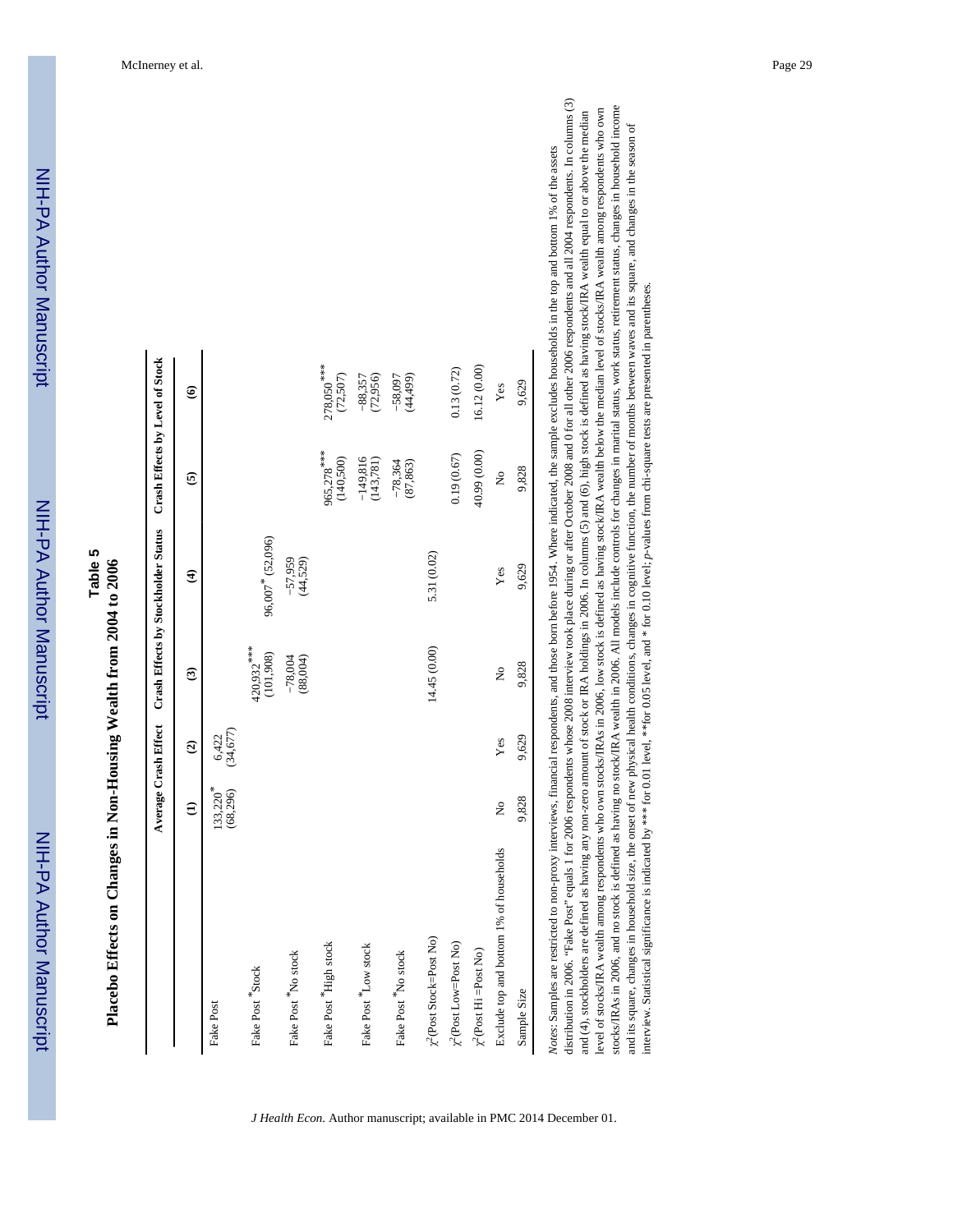**Table 6**

NIH-PA Author Manuscript

NIH-PA Author Manuscript

Changes in Mental Health from 2006 to 2008 **Changes in Mental Health from 2006 to 2008**

|                                         | CES-D                  |                    | $CESD>=3$                                        |                        |                    | <b>Rx</b> for Depression        |
|-----------------------------------------|------------------------|--------------------|--------------------------------------------------|------------------------|--------------------|---------------------------------|
|                                         | $\widehat{E}$          | $\widehat{c}$      | $\widehat{\mathbf{c}}$                           | $\widehat{\mathbf{t}}$ | $\overline{6}$     | $\widehat{\bullet}$             |
| Post High stock                         | 0.195(0.169)           | 0.189(0.174)       | 0.048 (0.040)                                    | 0.040 (0.041)          | $0.062**$ (0.026)  | $0.063***$ $(0.027)$            |
| Post *Low stock                         | $-0.335**$ (0.171)     | $-0.328$ $(0.171)$ | $-0.039(0.041)$                                  | $-0.038(0.041)$        | 0.041(0.026)       | 0.040(0.027)                    |
| Post *No stock                          | $-0.024(0.127)$        | $-0.036(0.128)$    | $-0.0001(0.030)$                                 | 0.003(0.030)           | 0.020(0.020)       | 0.011 (0.020)                   |
| $\chi^2$ (Post Low=Post No)             | 3.43 (0.06)            | 3.0(0.08)          | 0.94(0.33)                                       | 1.04(0.31)             | 0.67(0.41)         | 1.17 (0.28)                     |
| $\chi^2$ (Post Hi =Post No)             | 1.75(0.19)             | 1.73 (0.19)        | 1.47(0.23)                                       | 0.82(0.36)             | 2.70 (0.10)        | 3.85 (0.05)                     |
| Exclude top and bottom 1% of households | 2                      | $\mathbf{Yes}$     | $\mathop{\mathsf{S}}$                            | Yes                    | $\frac{1}{2}$      | $\mathbf{Yes}$                  |
| Sample Size                             | 9,871                  | 9,677              | 9,871                                            | 9,677                  | 9,994              | 9,795                           |
|                                         | <b>Feels Depressed</b> |                    | Self-Reported Health 1 (excellent) thru 5 (poor) |                        |                    | Excellent/Very Good Health      |
|                                         | $\widehat{C}$          | $\circledast$      | $\widehat{\mathfrak{S}}$                         | $\widehat{=}$          | $\widehat{\Xi}$    | (12)                            |
| Post "High stock                        | $0.082**$ (0.036)      | $0.073*(0.038)$    | $0.184**$ (0.078)                                | $0.203**$ (0.080)      | $-0.074$ $(0.041)$ | $-0.090$ ** $(0.043)$           |
| Post *Low stock                         | 0.013(0.037)           | 0.013(0.037)       | $0.154***$ $(0.079)$                             | $0.162**$ $(0.080)$    | $-0.024(0.042)$    | $-0.028(0.042)$                 |
| Post *No stock                          | 0.009(0.027)           | 0.006(0.028)       | 0.032(0.059)                                     | 0.036(0.059)           | $0.067***$ (0.031) | $0.062$ <sup>**</sup> $(0.031)$ |
| $\chi^2(\text{Post Low=Post No})$       | 0.01(0.91)             | 0.03(0.86)         | 2.50(0.11)                                       | 2.63 (0.10)            | 4.93 (0.03)        | 4.77 (0.03)                     |
| $\chi^2$ (Post Hi =Post No)             | 4.20 (0.04)            | 3.29 (0.07)        | 3.92 (0.05)                                      | 4.47 (0.03)            | 12.1(0.00)         | 13.3 (0.00)                     |
| Exclude top and bottom 1% of households | $\tilde{z}$            | $\mathbf{Yes}$     | $\sqrt{2}$                                       | Yes                    | $\frac{1}{2}$      | $\mathbf{Yes}$                  |
| Sample Size                             | 0,005                  | 9,806              | 9,999                                            | 9,800                  | 9,999              | 9,800                           |

*J Health Econ*. Author manuscript; available in PMC 2014 December 01.

among respondents who own stocks/IRAs in 2006, and no stock is defined as having no stock/IRA wealth in 2006. All models include controls for changes in marital status, work status, retirement status, changes in household income and its square, changes in household size, the onset of new physical health conditions, changes in cognitive function, the number of months between waves and its square, and

among respondents who own stocks/IRAs in 2006, and no stock is defined as having no stock/IRA wealth in 2006. All models include controls for changes in marital status, work status, retirement status,

changes in the season of interview. Statistical significance is indicated by \*\*\* for 0.01 level,\*\* for 0.05 and \* for 0.10 level; *p*-values from chi-square tests are presented in parentheses.

changes in household income and its square, changes in household size, the onse of new physical health conditions, changes in cognitive function, the number of months between waves and its square, and it and its square, an